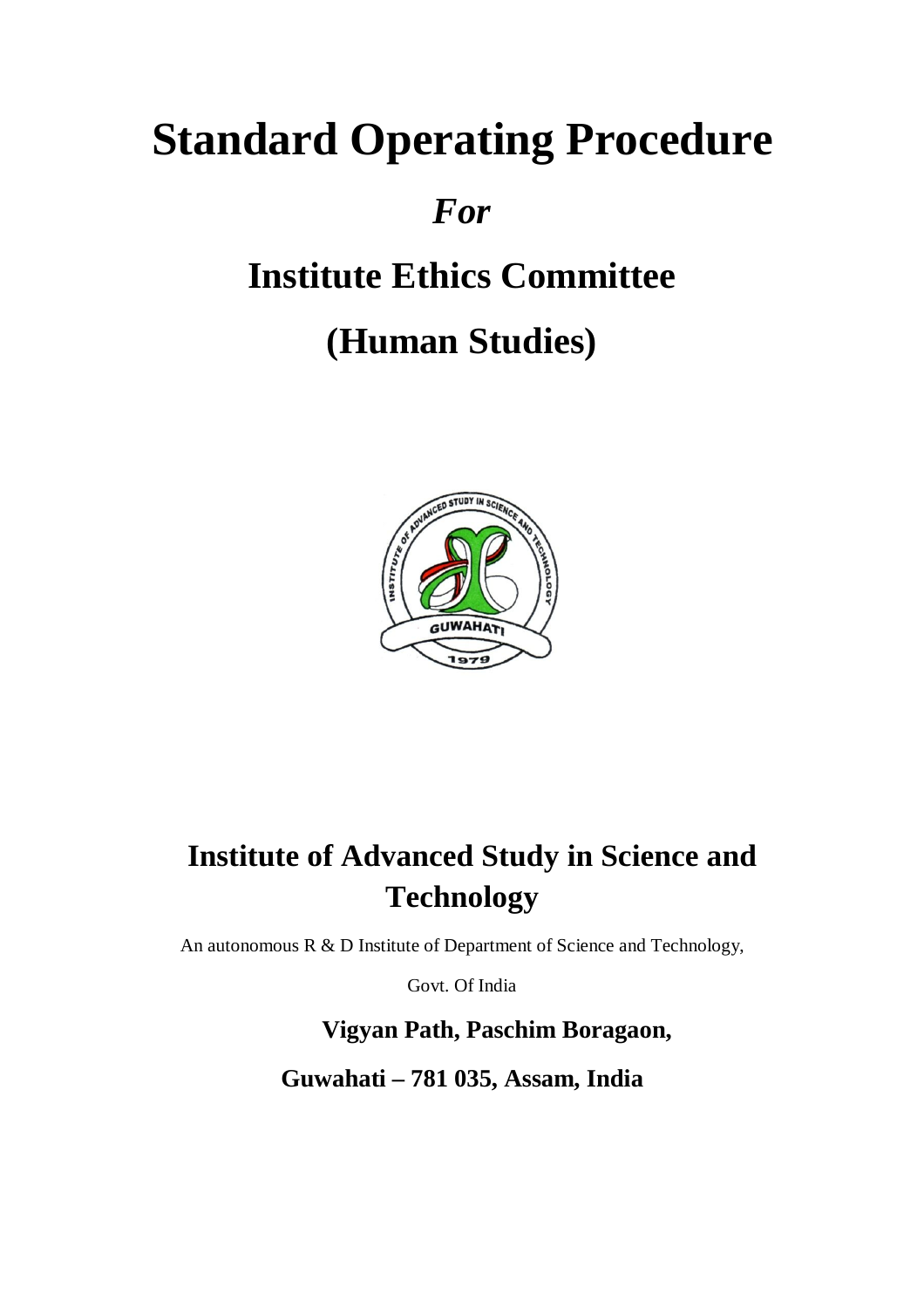## **PREFACE**

The Institute of Advanced Study in Science & Technology (IASST) was set up in the year 1979 by the Assam Science Society as a premier research establishment in the North-East India. The institute was inaugurated by the Nobel Laureate Prof. Dorothy Hodgkin on 3rd November, 1979. The Assam Science Society provided the necessary facilities at the beginning and the government of Assam provided an annual grant-in-aid to the institute since 1991-92 to carry out research in frontier areas of science & technology. The IASST was registered as a separate entity in 1991 under the Societies Registration Act XXI of 1860 under Regd. No. 4219 of 1990-91.

The institute was later (June, 2004) shifted to its present location covering an area of 20 acres allotted by the Government of Assam near "Deepar beel", a natural lake in western side of Guwahati. Subsequently, the Department of Science and Technology (DST), Govt. of India provided the necessary funds to upgrade the infrastructure. On 9th March, 2009, the institute was taken over by DST as an important national multidisciplinary R and D institute in North East India.

Currently the Institute is engaged in both fundamental and applied research activities, across frontier areas of science and technology. The five major research programmes of the Institute are :

- i) Basic and Applied Physics
- ii) Advanced Material Sciences
- iii) Mathematical and Computational Sciences
- iv) Bio-Diversity and Eco-system research
- v) Traditional Knowledge Based drug development and delivery

It is a great pleasure to know that the Standard Operating Procedure related to Human Studies and in accordance with required adherence to Ethics is brought out by the combined scientists of Mathematical and Computational and Life Sciences. This SOP states the procedure for constituting the Human Ethics Committee as well as the responsibilities of both the members as well as the principal investigators.

I am confident that this SOP booklet in its present form will provide information to the researchers for preparing their research protocols and smooth functioning of the Institute Ethics Committee (Human Studies) and will remain open for upgradation with new developments commensurate with emerging ethical issues.

grer.

(Dr. N. C. Talukdar) Director, IASST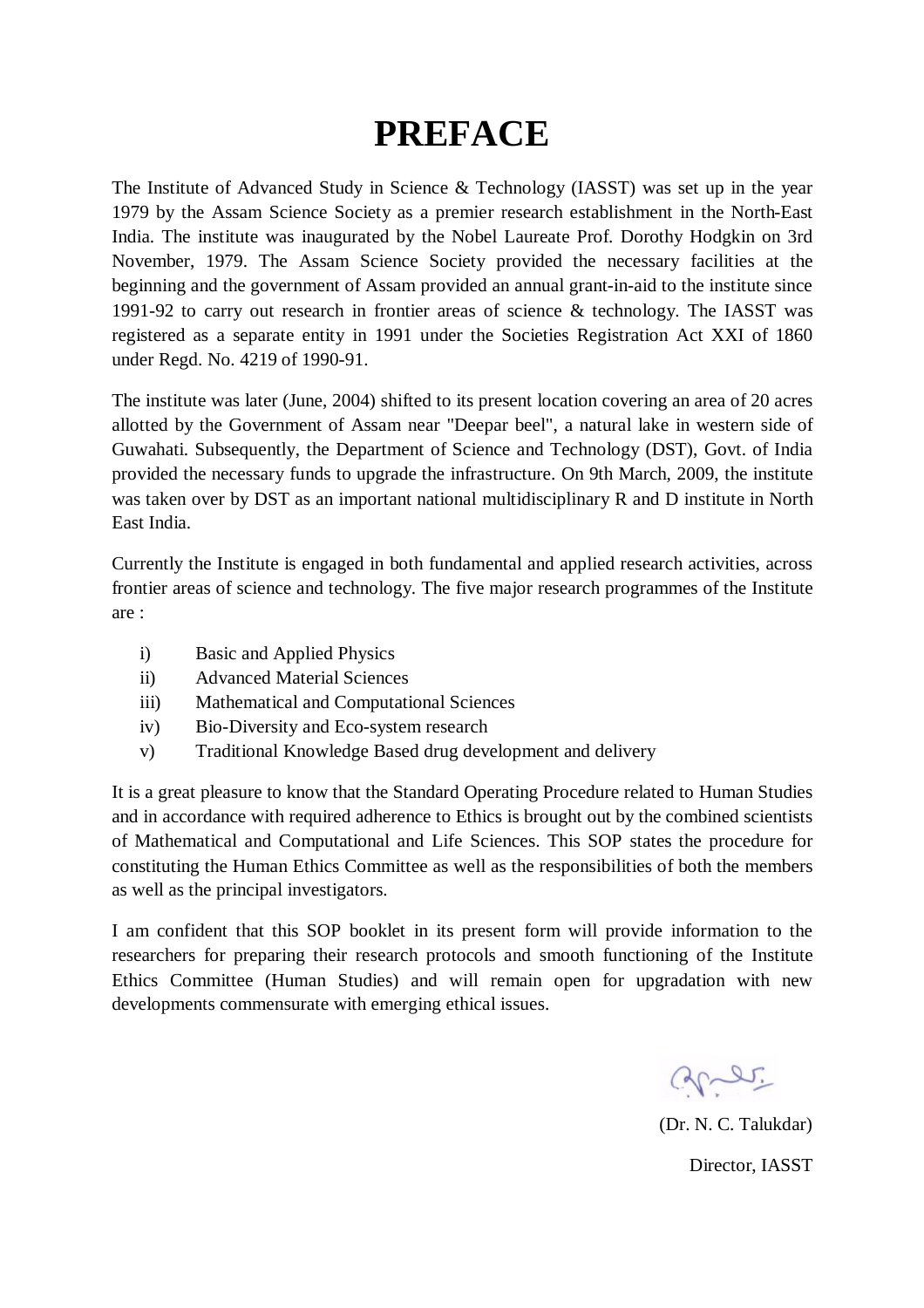## **EDITORS' NOTE**

The major responsibility of the Institute Ethics Committee (IEC) is to protect rights, safety and well being of the research participants. A manual of standard operating procedure SOP) is needed to ensure quality, consistency, reliability and uniformity of the process being followed by Ethics Committee. This booklet is designed to suit the administrative structure of this Institute conforming to the guidelines put forth by the Indian Council of Medical Research in 2006. This SOP will reinforce the optimum standards in the composition of the IEC and also the operational procedures followed by them. It would help to protect rights, safety and well being of the research participants through best possible ethics review.

We thank the Director, IASST for his advice and encouragement in preparation of the SOP. In preparation of this booklet several SOPs and guidelines served as references. The important publications that were consulted by us include ICMR Ethical Guidelines for Biomedical Research on Human Subjects (2006), Nizam's Institute of Medical Sciences SOPs, Hyderabad (2004) and WHO Ethics Review Committee Guidelines (2007).

Schalanta

(Dr. Lipi B. Mahanta)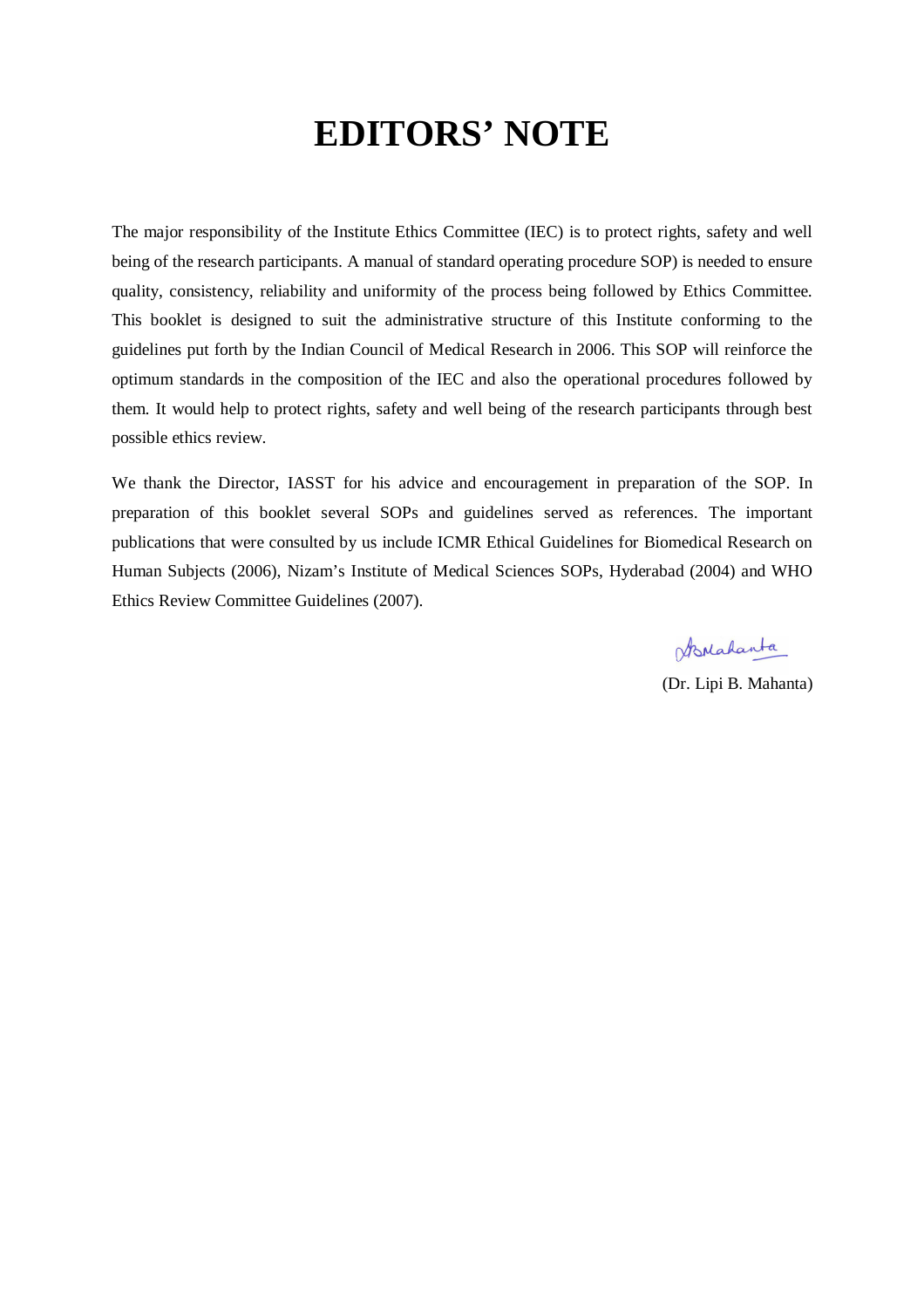## **CONTENTS**

| SI.<br>No. | <b>Subject Title</b>                                                                  | Page<br>No.             |
|------------|---------------------------------------------------------------------------------------|-------------------------|
| 1.         | To establish and constitute the Ethics Committee for IASST.                           | $\mathbf{1}$            |
| 2.         | To appoint suitable members for the IEC, IASST.                                       | $\mathbf{2}$            |
| 3.         | To hold regular Ethics Committee meetings.                                            | 3                       |
| 4.         | To submit a research proposal for review by IEC.                                      | $\overline{\mathbf{4}}$ |
| 5.         | To check the research proposals submitted by the investigators for completeness.      | 5                       |
| 6.         | To review the research proposals submitted by the investigators both scientifically   | 6                       |
|            | and ethically.                                                                        |                         |
| 7.         | To provide expedited review and approval of a research proposal.                      | 7                       |
| 8.         | To make a decision regarding approval of the submitted research proposal.             | 8                       |
| 9.         | To communicate the decision of IEC to the applicant.                                  | 9                       |
| 10.        | To carry out follow-up of the research proposals.                                     | <b>10</b>               |
| 11.        | To archive the study related documents, proceedings and communications.               | 11                      |
| 12.        | Document 1 – Invitation from Director to be a member of Institute Ethic Committee     | 12                      |
|            | (Human Studies)                                                                       |                         |
| 13.        | Document 2 – Consent to be a member of Institute Ethic Committee (Human               | 13                      |
|            | Studies)                                                                              |                         |
| 14.        | Document 3 - List of members of Institute Ethic Committee (Human Studies)             | 14                      |
| 15.        | Document 4 – Minutes of the Institute Ethic Committee (Human Studies) meeting         | 15                      |
| 16.        | Document 5 - the Institute Ethic Committee (Human Studies) approval certificate       | 17                      |
| 17.        | Form I A – Proforma to apply for the Institute Ethic Committee (Human Studies)        | 18                      |
|            | approval                                                                              |                         |
| 18.        | Form I B - Proforma to apply for the Institute Ethic Sob-Committee (Human             | 20                      |
|            | Studies) approval                                                                     |                         |
| 19.        | PART 1 of 2- Participant consent form                                                 | 21                      |
| 20.        | PART 2 of 2- Participant consent form                                                 | 22                      |
| 21.        | Form II - Initial check-list for completion of documents submission                   | 23                      |
| 22.        | Form III - Check list for verification of proposals submitted to Institute Ethic Sob- | 24                      |
|            | Committee (Human Studies)                                                             |                         |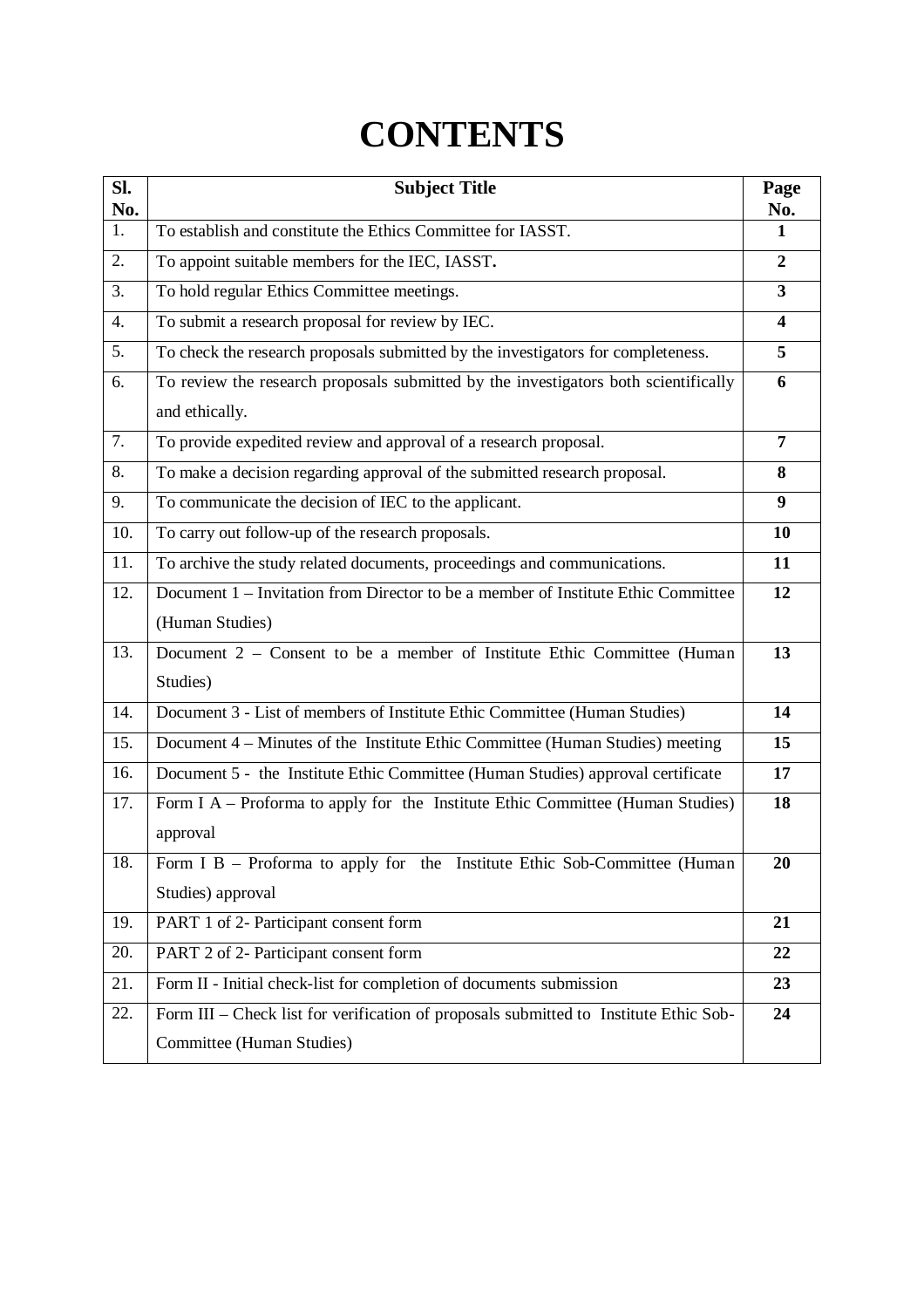To establish and constitute the Ethics Committee for IASST.

## **2. SCOPE**

Applicable to IASST.

## **3. RESPONSIBILITY**

Director (Head of the Institute) is responsible for implementing this SOP (Standard Operating Procedure).

## **4. PROCEDURE**

4.1. Director will select and nominate the Chairman and Member Secretary for IASST IEC.

4.2. The IEC will be constituted by the Director in consultation with the Chairman.

4.3. Director will invite the members to join ethics committee by sending the official request letter (Document 1)

4.4. Members will confirm their acceptance to the Director by providing all the required information for membership (Document 2)

4.5. The Director will ensure that the IEC is established in accordance with the applicable laws and regulations of the state, country and in accordance with the value and principles of communities they serve (Document 3)

4.6. Director will designate and instruct Chairman of IEC or his representative to conduct the regular proceedings of IEC for the institute

4.7. At regular intervals, Director will review the functioning of IEC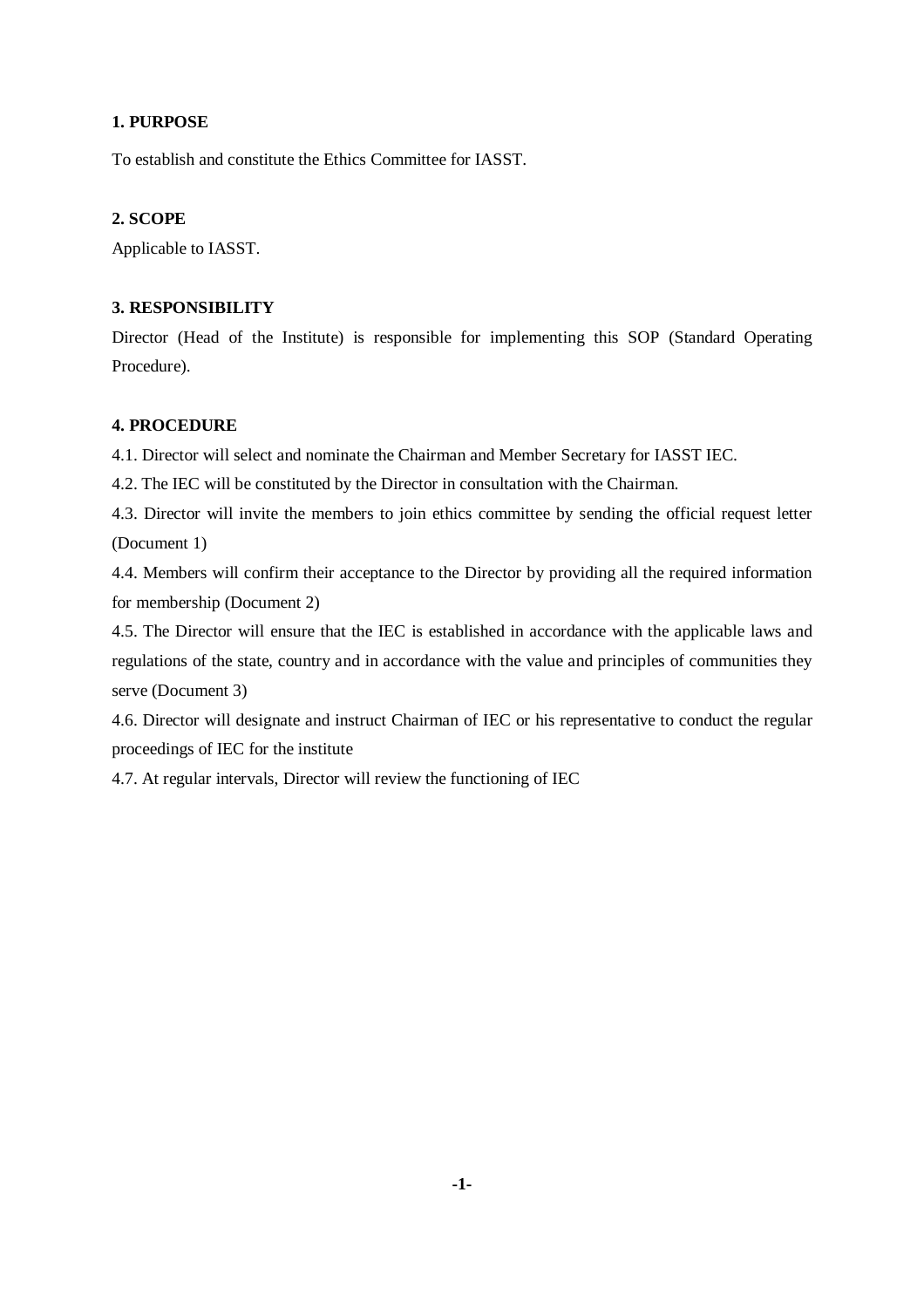To appoint suitable members for the IEC, IASST**.**

### **2. SCOPE**

Applicable to IASST.

## **3. RESPONSIBILITY**

Director (Head of the Institute) and Chairman are responsible for implementing this SOP.

#### **4. PROCEDURE**

4.1. Director in consultation with Chairman will nominate the members of IEC, who have the qualification and experience to review and evaluate the scientific, medical and ethical aspects of the proposed study.

4.2. When needed, IEC will invite subject experts to offer their views.

4.3. The appointment of an IEC member will be for 3 years.

4.4. Director may renew the appointment on the basis of the member's contribution.

4.5. During the term, Director in consultation with the Chairman can disqualify any member if, the contribution is not adequate and/or there is long period of (member) non availability.

4.6. Member will have the right to discontinue from membership of IEC after giving written notice at least one month in advance.

4.7. Director can replace the member of IEC as and when required.

4.8. Each member is required to sign the declaration and confidentiality agreement regarding IEC activities (Document 2)

4.9. Director can nominate IEC members to undergo orientation programme in national and international developments in ethics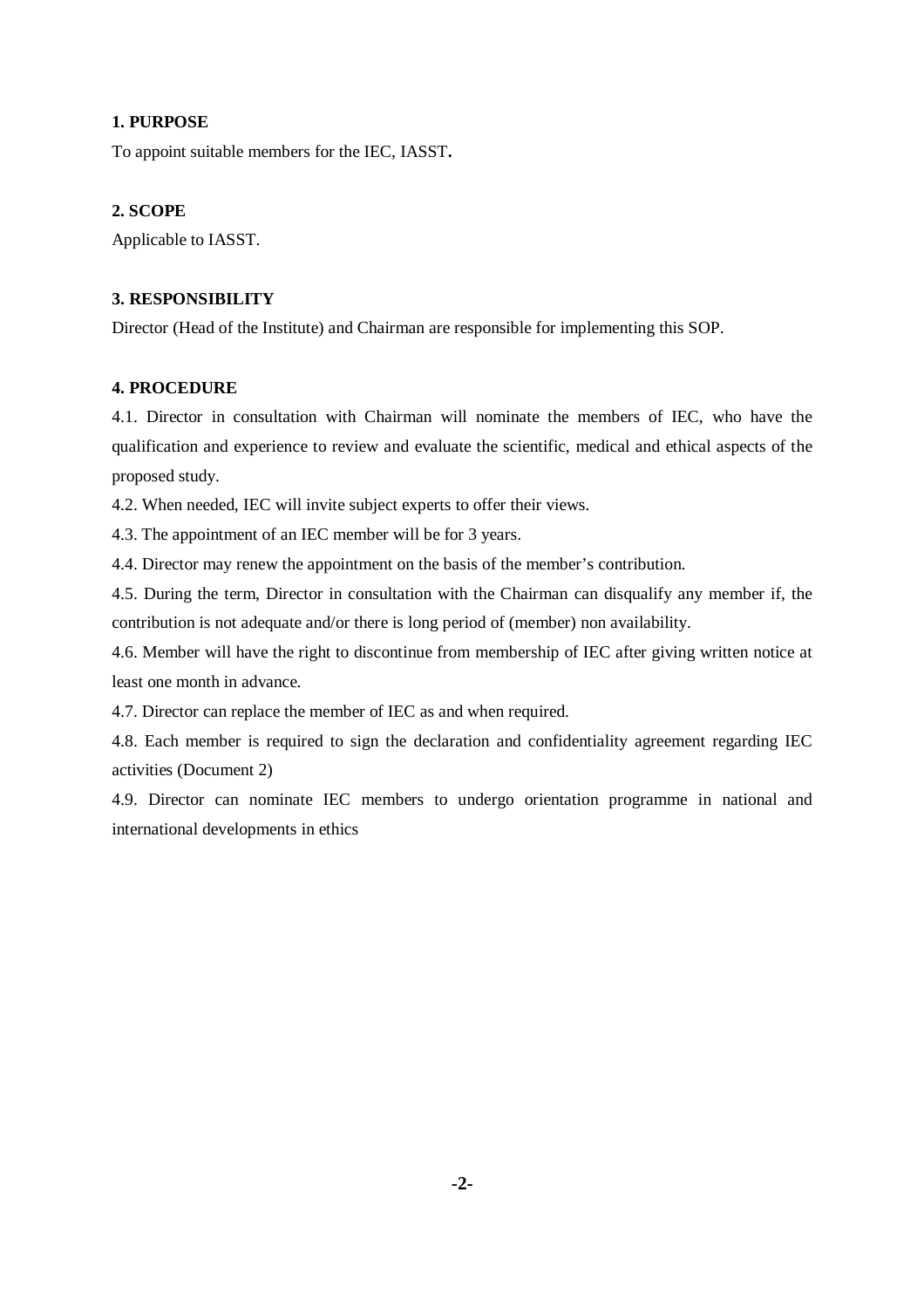To hold regular Ethics Committee meetings.

## **2. SCOPE**

Applicable to IASST.

#### **3. RESPONSIBILITY**

The Chairman and Member Secretary are responsible for implementing this SOP.

#### **4. PROCEDURE**

4.1. The Member Secretary in consultation with the Chairman may convene the IEC meeting once in every four months.

4.2. Additional review meetings can also be held with short notice as and when required. Meetings will be planned in accordance with the need of the work load.

4.3. All the IEC meetings will be held regularly on scheduled dates that are announced and notified in advance.

4.4. All the proposals will be received at least three weeks before the meeting, checked for completeness as per the check list initially by the office clerk(Form II), subsequently by the member secretary (through a nominated person) using the evaluation form (Form III)

4.5. Members will be given not less than 10 days time in advance to review study proposals and the relevant documents.

4.6. Minutes of the IEC meetings, all the proceedings and deliberation will be documented.

4.7. Signatures of the Chairman and the Member Secretary will be obtained on the minutes of the meeting document. The minutes will be circulated to all the guides /HODs in case of student proposals.

4.8. Applicant, sponsor or investigator may be invited to present the proposal or elaborate on specific issues.

4.9. Independent experts may be invited to the meeting or to provide written comment, subject to applicable confidentiality agreement. They will not have a role in decision making.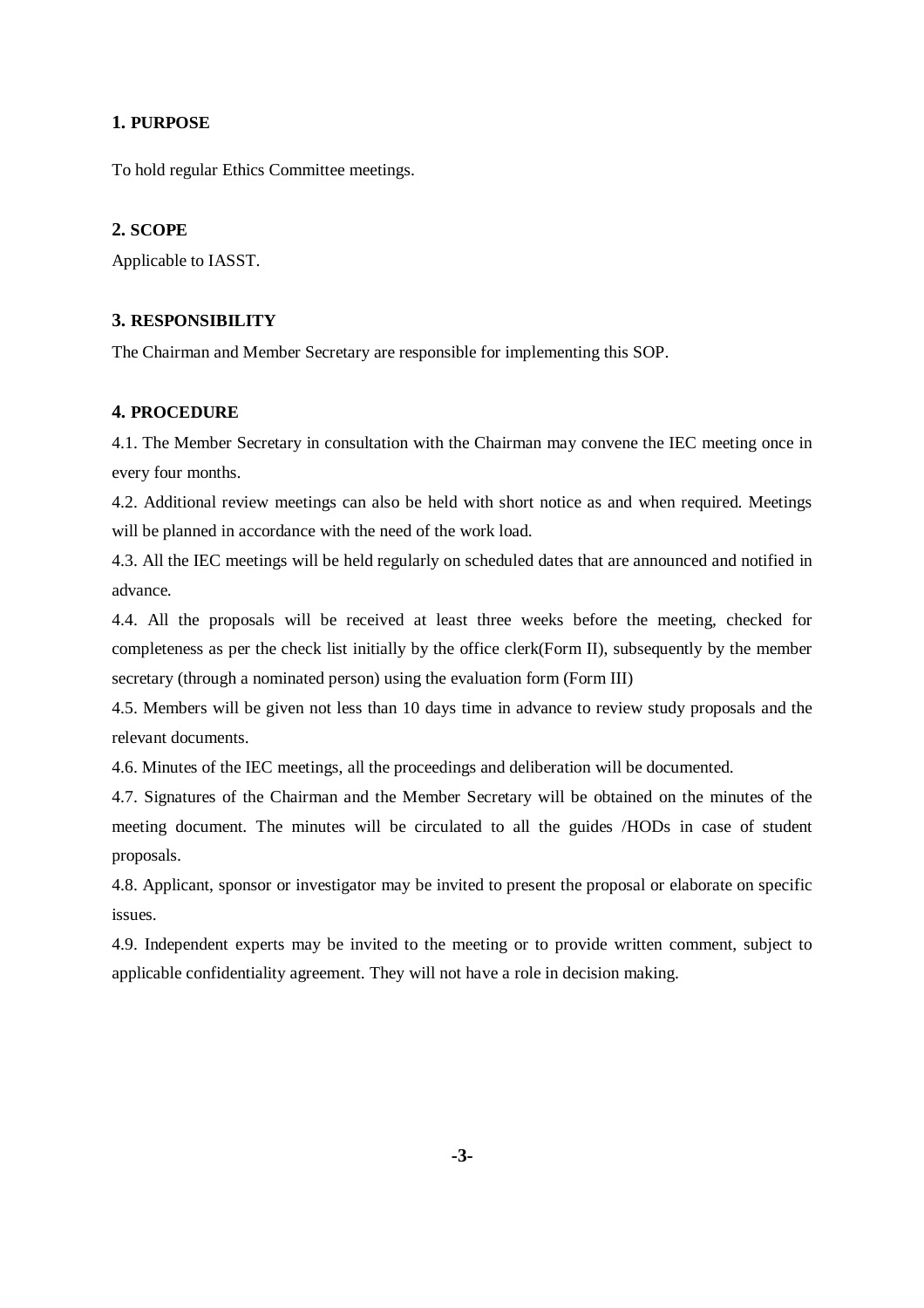To submit a research proposal for review by IEC.

#### **2. SCOPE**

Applicable to Principal Investigators from IASST or other institutes where there is no independent Human Ethics Committee.

#### **3. RESPONSIBILITY**

All investigators are responsible for implementing this SOP. Every protocol or amendment submitted for review to IEC must contain number, version and date. All the research proposals must be submitted in the prescribed application form, duly filled, along with all necessary documents for the review. Proposals may be submitted for review only after the approval of Institute Research Council/Scientific Advisory Committee/PG Committee/Doctoral Committee. Proof of approval needs to be submitted.

#### **4. PROCEDURE**

4.1. The Project Investigator has to submit an application in a prescribed format along with study protocol and other study related documents necessary for review of the IEC (Form No: IA or IB). All research proposals must be submitted in English language only.

4.2. Application can be submitted to the office of the Member Secretary, IEC, IASST, Pondicherry on any working day.

4.3. All the proposals and documents must be submitted at least three weeks in advance from the scheduled date of IEC meeting

4.4. Fifteen copies of study proposal (with all documents) must be submitted for Regular Ethic Committee review and five copies for ethics Sub-Committee review along with application form duly signed and dated by the investigator(s). A soft copy of the proposal must also be submitted in a CD.

4.5. Receipt of the application will be acknowledged by the IEC office.

4.6. Every application will be allotted an IEC registration number to be used for all future correspondence and reference.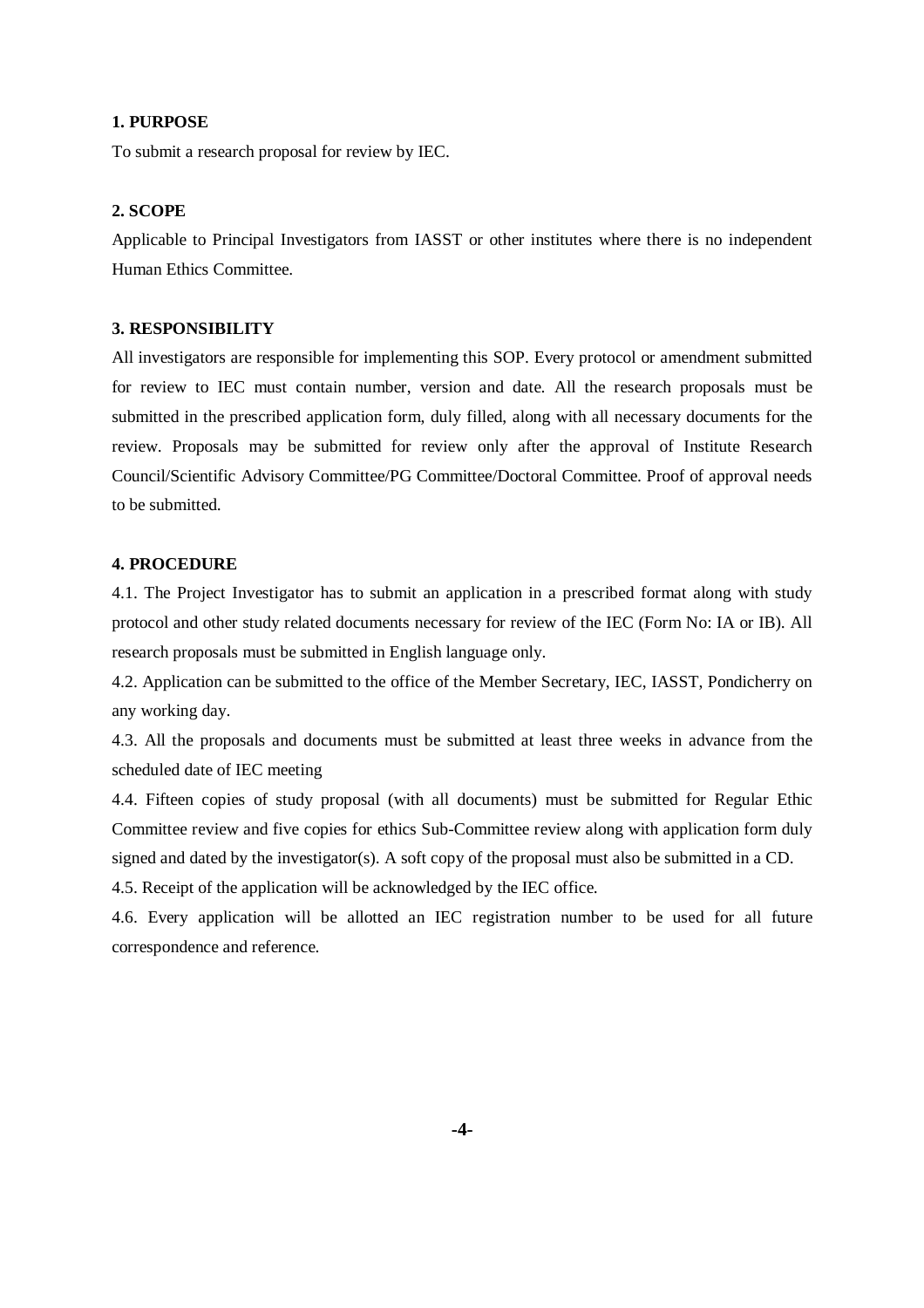To check the research proposals submitted by the investigators for completeness.

## **2. SCOPE**

Applicable to IASST.

## **3. RESPONSIBILITY**

The office of Member Secretary is responsible for implementing this SOP.

## **4. PROCEDURE**

4.1. Every proposal will be collected and compiled by the Institute Ethics Committee office.

4.2. An office staff nominated by the Member Secretary will verify the proposals for completeness as per the checklist (Form II).

4.3. In case of incomplete data, the investigators will be informed by the office after consulting the Member Secretary to make the necessary corrections and to resubmit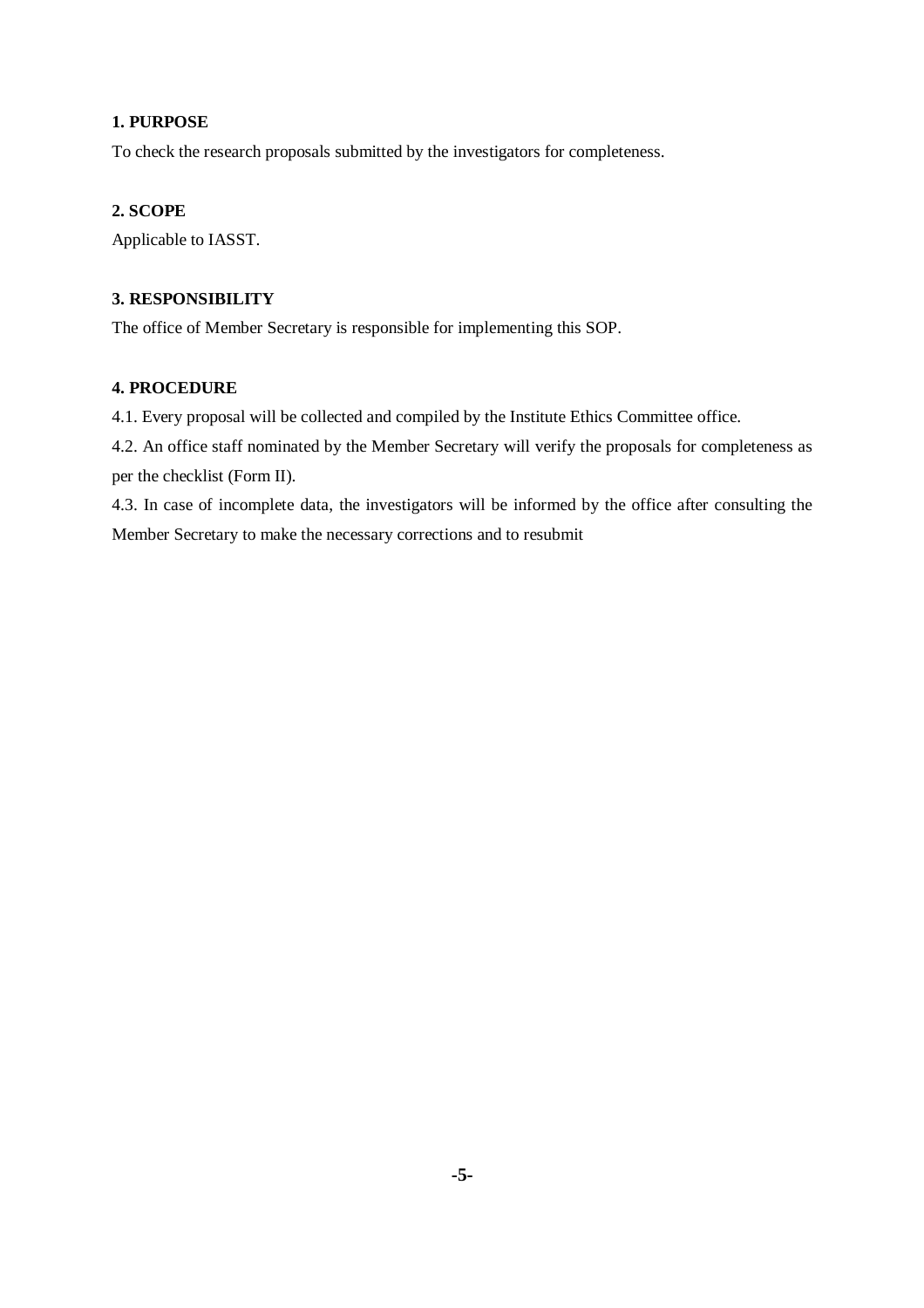To review the research proposals submitted by the investigators both scientifically and ethically.

#### **2. SCOPE**

Applicable to IASST.

## **3. RESPONSIBILITY**

All members of IEC are responsible for implementing this SOP.

#### **4. PROCEDURE**

4.1. Every proposal will be sent not less than 10 days before the meeting to all members of IEC. They will evaluate them on ethical issues, scientific soundness and technical excellence of the proposed research, before it is taken up for main IEC review.

4.2. All the members will evaluate the possible risks to the study participants with proper justifications, the expected benefit and adequacy of documentation for ensuring privacy, confidentiality and justice issue.

4.3. The IEC review will be done through formal meetings and will not resort to decision through circulation of proposal.

4.4. Expert opinion of additional members would be obtained if necessary.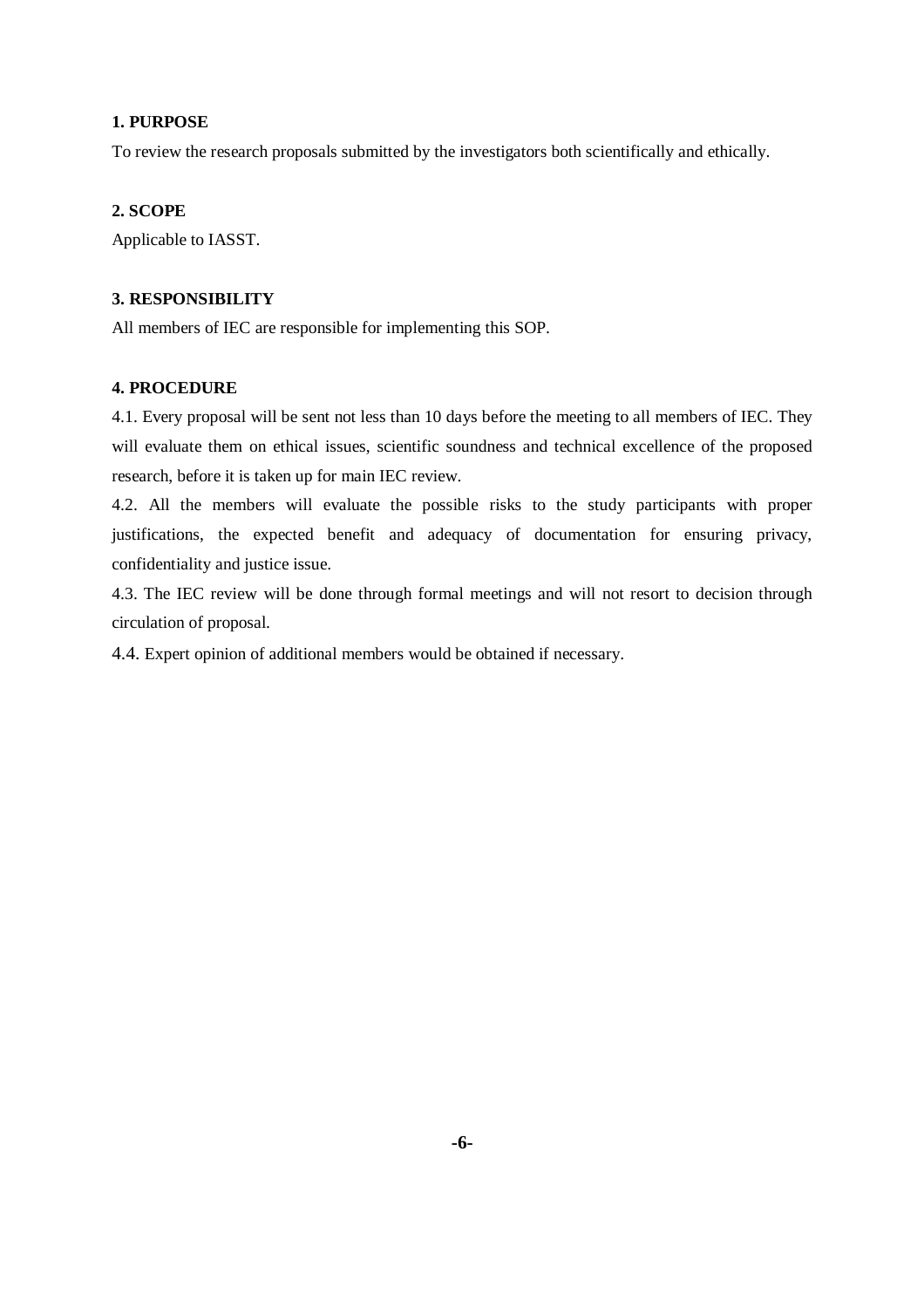To provide expedited review and approval of a research proposal.

#### **2. SCOPE**

Applicable to the members of IEC of IASST.

## **3. RESPONSIBILITY**

All members of Ethics Sub-Committee are responsible for implementing this SOP.

#### **4. PROCEDURE**

4.1 IEC will receive and consider the proposals for expedited review and approval for the studies having/involving:

- i. No or minimum risk to the trial participants.
- ii. Re examination of a proposal already examined by the IEC.
- iii. Study of minor nature like the examination of case records.
- iv. Similar study proposal for which IEC had already given approvals earlier.
- v. An urgent proposal of national interest having minimum risk.
- vi. All ICMR student projects and post graduate proposals.

All other proposals which do not comply with the above criteria will be reviewed in the Regular Ethics Committee meeting.

4.2 All expedited approvals will be given in a meeting of the Sub-Committee of three members (nominated by the Chairman). All the three members including the Member Secretary should be present for the meeting.

4.3 Decision taken by the Sub-Committee on expedited approval will be brought to the notice of the main committee members at the next regular meeting of the IEC.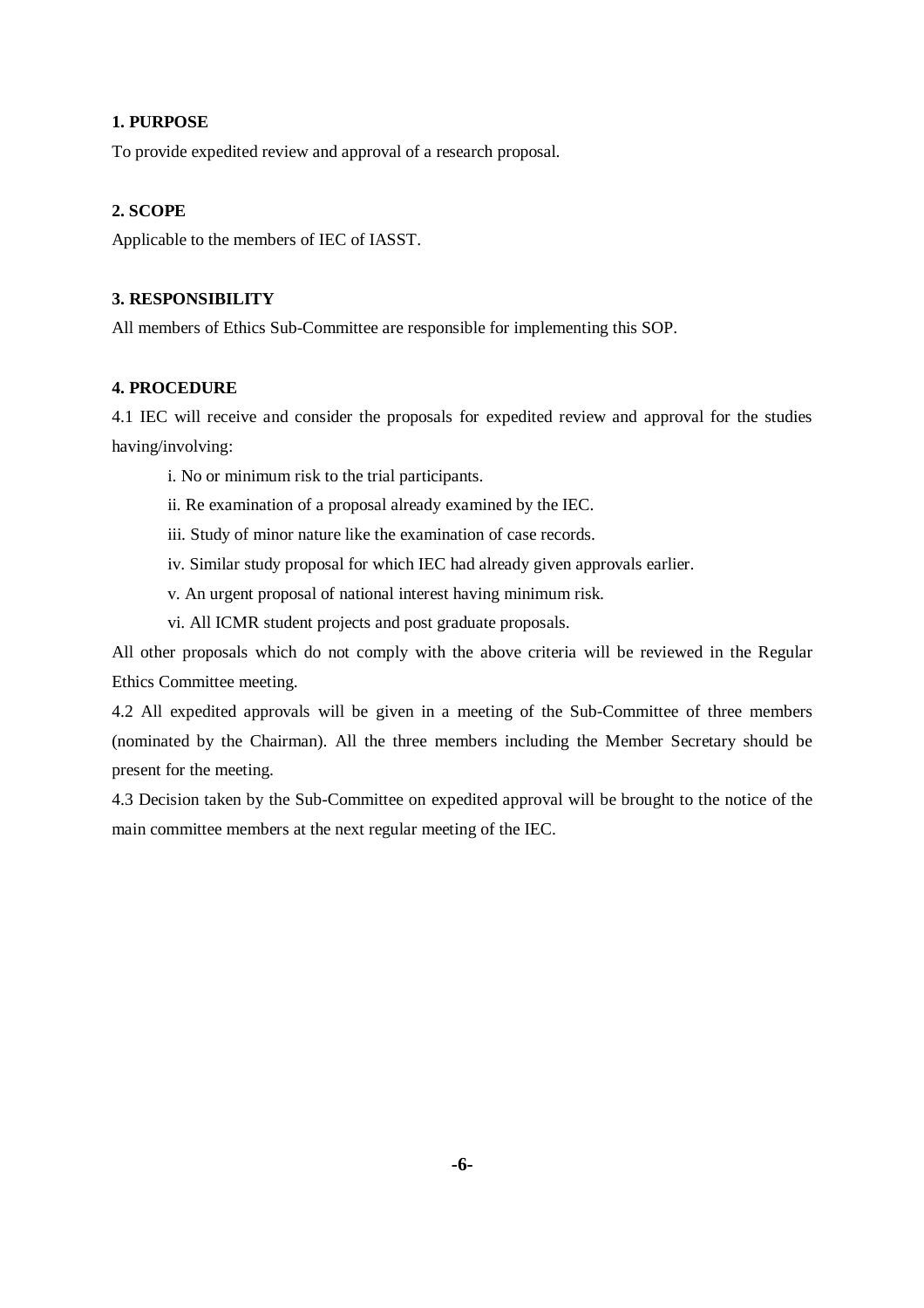To make a decision regarding approval of the submitted research proposal.

#### **2. SCOPE**

Applicable to the IEC of IASST.

#### **3. RESPONSIBILITY**

All members of IEC are responsible for implementing this SOP.

#### **4. PROCEDURE**

4.1. In making decision on application for the ethical review of any research proposal, IEC will consider the following:

4.1.1. Member having a conflict of interest will indicate to the Chairman prior to the review of application and same will be recorded in the minutes.

4.1.2. Where there is a conflict of interest, member will withdraw from the decision making procedure.

4.1.3. A decision will only be taken when sufficient time has been allowed for the review and discussion of an application in the absence of non members (e.g. Investigator) from the meeting.

4.1.4. Decision will only be taken at meetings where a quorum (seven in a committee of 13) is complete.

4.1.5. Decision will be taken only after reviewing a complete application with all the required documents necessary for proposal.

4.1.6. Only IEC members who participated in review and discussion will participate in decision making.

4.1.7. Wherever possible, the decision will be arrived through consensus and not by vote, but when a consensus appears unlikely voting can be resorted to.

4.1.8. Decision will specify the conditional decision if any, with clear suggestions and rereview procedure.

4.1.9. Rejection of proposal will be supported by clearly stated reasons.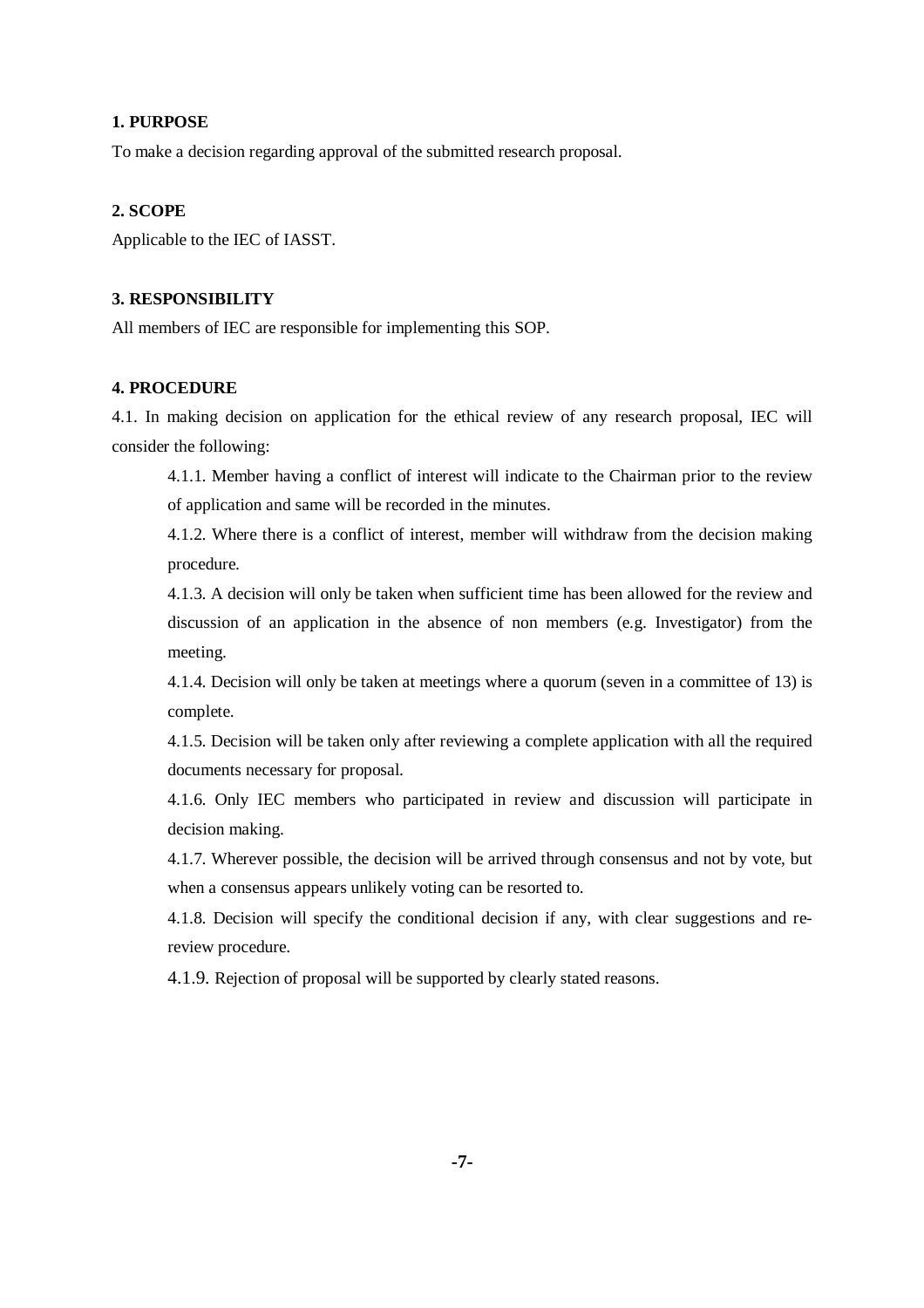To communicate the decision of IEC to the applicant.

#### **2. SCOPE**

Applicable to the IEC of IASST.

## **3. RESPONSIBILITY**

Member Secretary is responsible for implementing this SOP.

#### **4. PROCEDURE**

4.1. A decision of the IEC will be communicated to the applicant in writing, within 10 days of the meeting at which the decision was taken in the specified format (Document-4). A certificate of approval will be sent to the applicant within 2 weeks (Document-5). All the approvals will be valid for only three years or for the duration of the project whichever is less. Investigator has to get his or her project re-approved after three years if necessary.

4.2. The communication of the decision will include:

- Name and address of IEC.

- The date and place of decision.
- The name and designation of the applicant.
- Title of the research proposal reviewed.
- The clear identification of protocol no., version no., date, amendment no., date.
- A clear statement of decision reached.
- Any advice by the IEC to the applicant.

- In case of conditional decision, any requirement by IEC, including suggestions for revision, and the procedure for having the application re-reviewed.

- In case of rejection of the proposal, reason(s) for the rejection will be clearly stated.

- Signature of the member secretary with date.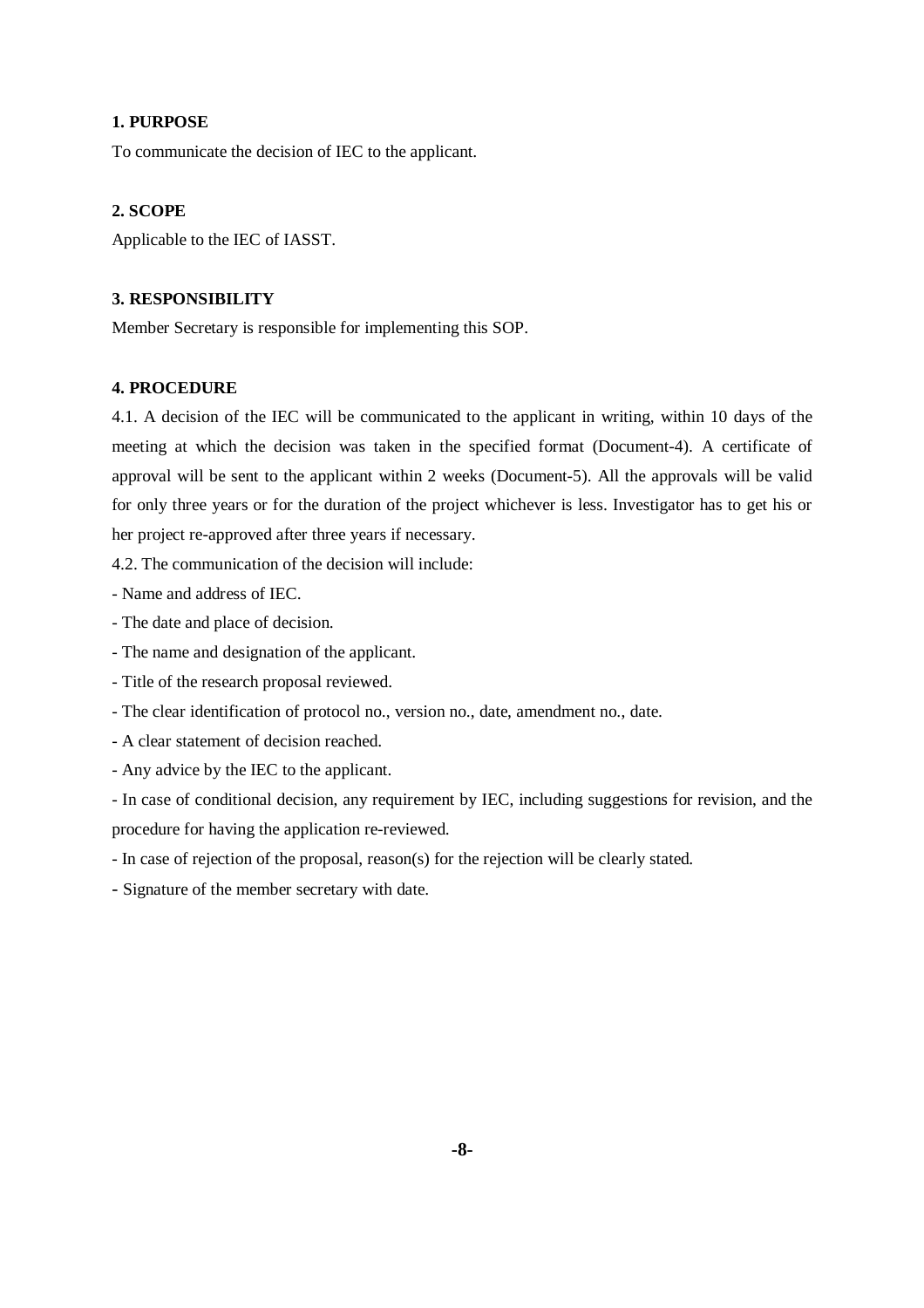To carry out follow-up of the research proposals.

#### **2. SCOPE**

Applicable to the IEC of IASST.

## **3. RESPONSIBILITY**

All members of the IEC and the investigators are responsible for implementing this SOP.

#### **4. PROCEDURE**

4.1. IEC will review the progress of all the studies for which a positive decision has been reached from the time of decision till the termination of the research.

4.2. Progress of all the research proposals will be followed at a regular interval of at least once a year. But in special situations, IEC will conduct the follow up review at shorter intervals basing on the need, nature and events of research project.

4.3. All the requirements and procedures for follow up review will be similar to that of initial and main review.

4.4. Following instances and events will require the follow-up review:

4.4.1. Any protocol amendment likely to affect rights, safety or well being of research subject of conduct of study.

4.4.2. Serious or unexpected ADR related to study or product, action taken by Investigator, Sponsor and Regulatory Authority.

4.4.3. Any event or information that may affect the benefit/risk ratio of the study.

4.5. A decision of a follow up review will be issued and communicated to the applicant indicating modification/suspension/termination /continuation of the project.

4.6. In case of premature suspension /termination, the applicant must notify the IEC of the reasons for suspension/termination with a summary of results.

4.7. Applicant must inform the time of completion of study and must send the result summary to IEC. IEC must receive a copy of final summary of study completed from the applicant.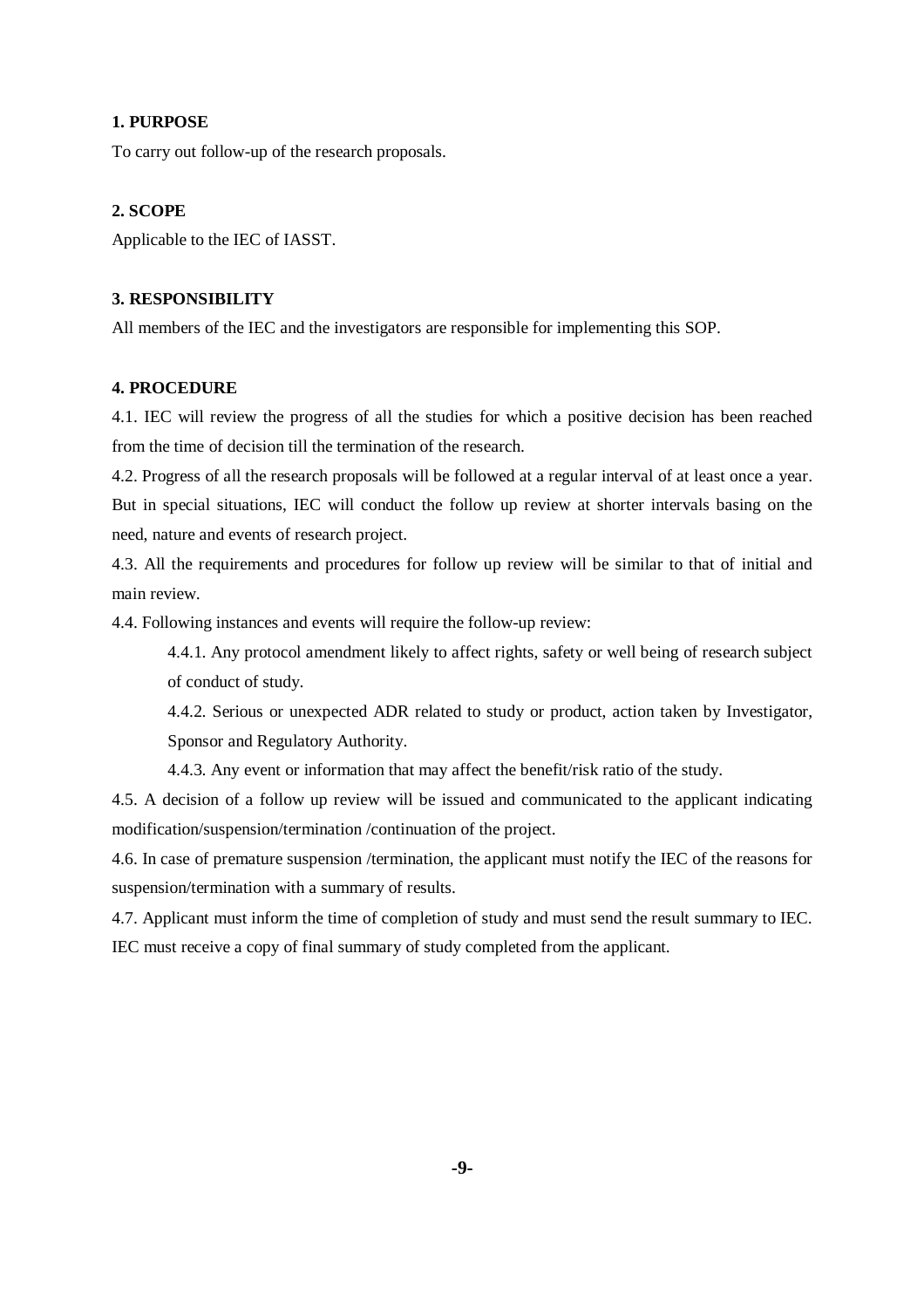To archive the study related documents, proceedings and communications.

#### **2. SCOPE**

Applicable to the IEC of IASST.

#### **3. RESPONSIBILITY**

The Member Secretary is responsible for implementing this SOP.

#### **4. PROCEDURE**

4.1. All the documents and communications of IEC will be dated, filed and archived in a secure place.

4.2. Only persons, who are authorized by the Chairman of IEC will have the access to the various documents.

4.3. All the documents related to research proposals will be archived for a minimum period of 3 years in the Institute, following the completion /termination of the study.

4.4. No document (except agenda) will be retained by any IEC member.

4.5. At the end of each meeting, every member must return all the research proposals and documents to IEC office staff. They will archive one copy in IEC office and other copies will be destroyed after one year.

4.6. Following documents will be filed and archived with proper label on the top of file for easy identification of proposal.

4.6.1. The constitution, written standard operating procedures of the IEC, and regular (annual) reports.

4.6.2. The curriculum vitae of all IEC members.

4.6.3. A record of all income and expenses if any, of the IEC, including allowances and reimbursements made to the secretariat and IEC members.

4.6.4. The published guidelines for submission established by the IEC.

4.6.5. The agenda of the IEC meetings.

4.6.6. The minutes of the IEC meetings.

4.6.7. One copy of all material submitted by an applicant.

4.6.8. A copy of the decision and any advice or requirements sent to an applicant.

4.6.9. All written documentation received during the follow-up.

4.6.10. The notification of completion, premature suspension, or premature termination of study.

4.6.11. The final summary or final report of the study.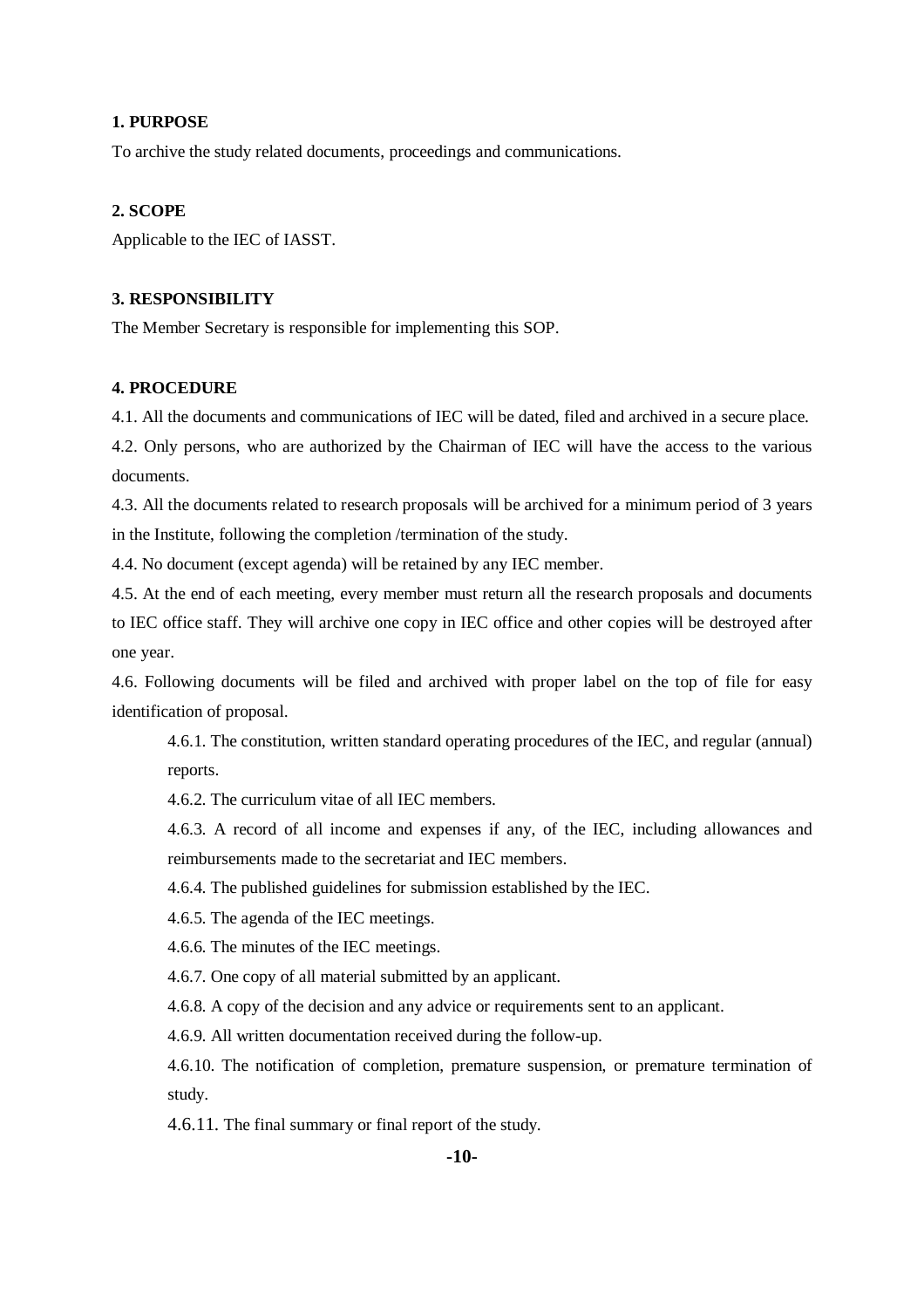Letter Ref. No: Date:

From Director IASST Guwahati, Assam.

To

Sub: Constitution of Institute Ethics Committee (Human studies) - Reg.

\* \* \* \*

Dear Sir / Madam,

On behalf of Institute of Advanced Study in Science and Technology (IASST), an autonomous institute under DST, Govt. Of India, I request your concurrence for possible appointment as a member of Institute Ethics Committee of this institute. Kindly send your written acceptance in the enclosed format and provide the necessary information requested. On receipt of your acceptance, I shall send you the formal appointment letter.

Yours sincerely,

Signature:

Name: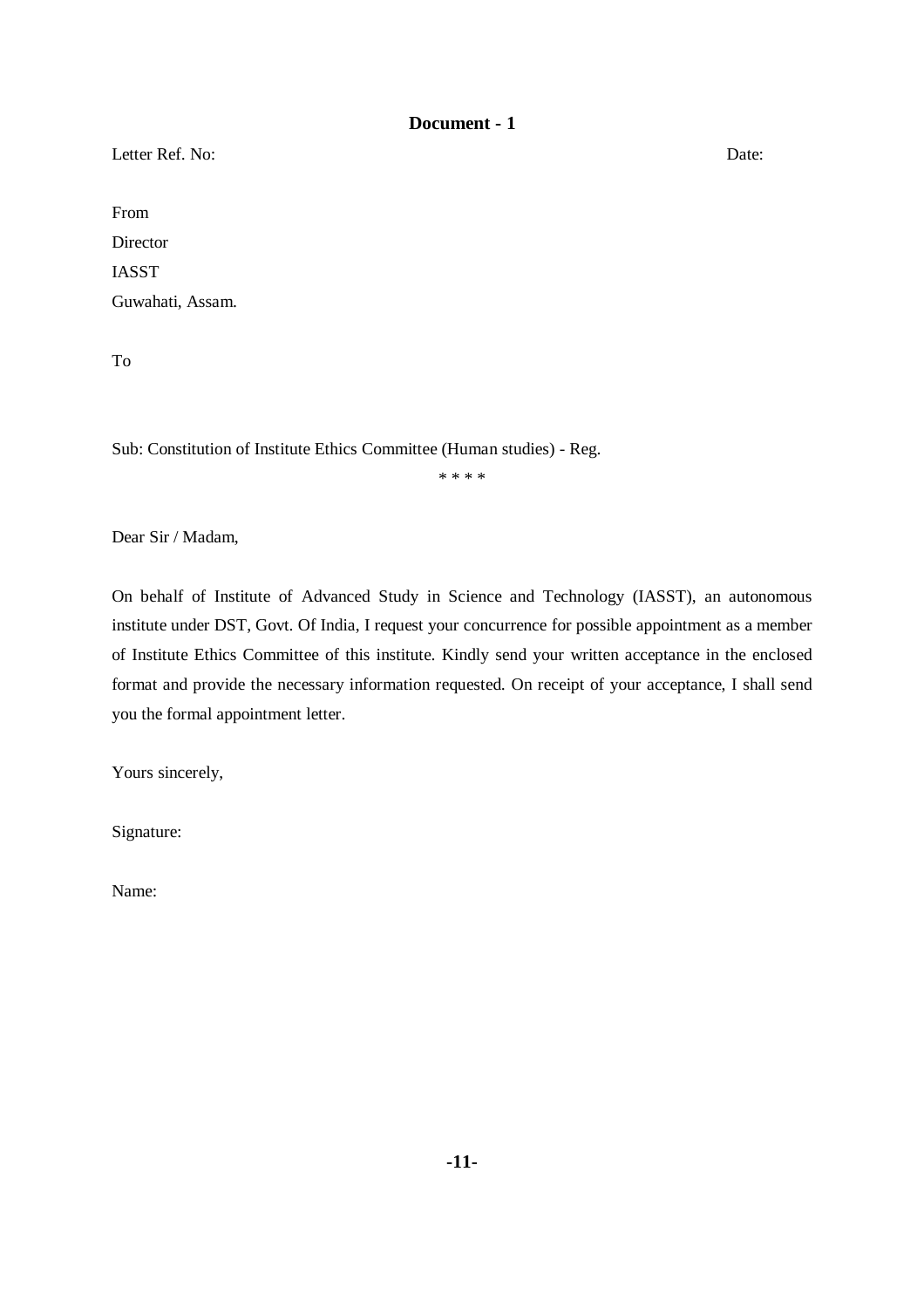From,

To The Director IASST Guwahati, Assam-6.

Sub: Consent to be a member of Institute Ethics Committee (Human Studies) - Reg. Ref: Your Letter No: dated:

\* \* \* \*

Dear Sir,

In response to your letter stated above, I give my consent to become a member of IEC of Institute of Advanced Study in Science and Technology (IASST), an autonomous institute under DST, Govt. Of India. I shall regularly participate in the IEC meeting to review and give my unbiased opinion regarding the ethical issues.

I shall be willing for my name, profession and affiliation to be published.

I shall not keep any literature or study related document with me after the discussion and final review. I shall maintain all the research project related information confidential and shall not reveal the same to anyone other than project related personnel.

I herewith enclose my CV.

Thanking you,

Yours sincerely,

| Signature |  |
|-----------|--|
|           |  |
|           |  |
|           |  |
|           |  |

Name of the Member \_\_\_\_\_\_\_\_\_\_\_\_\_\_\_\_\_\_\_\_\_\_\_\_\_ Date:

Address:

Telephone No: (Off) (Res) email: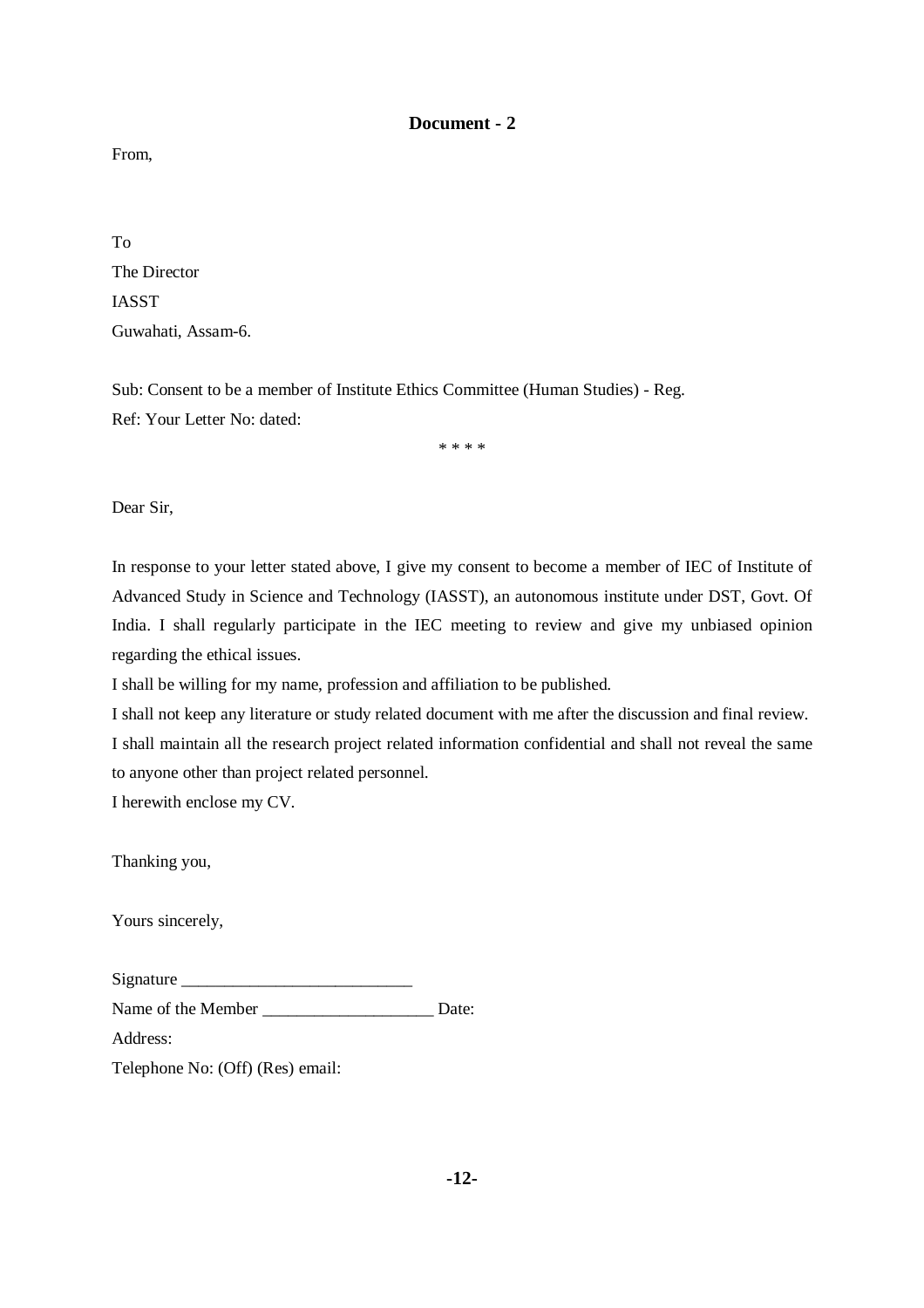IASST-IEC Ref. No.: Date:

## OFFICE ORDER

I herewith establish and constitute an Ethics Committee of Institute of Advanced Study in Science and Technology (IASST), an autonomous institute under DST, Govt. Of India, Guwahati, Assam, to ensure a competent review of all ethical aspects of project proposal received and execute the same free from any bias and influence that could s affect the objective.

The following members will constitute the Institutional Ethics Committee (Human studies)

The tenure of this membership will be for a period of 3 years from the date of appointment.

Signature Director, IASST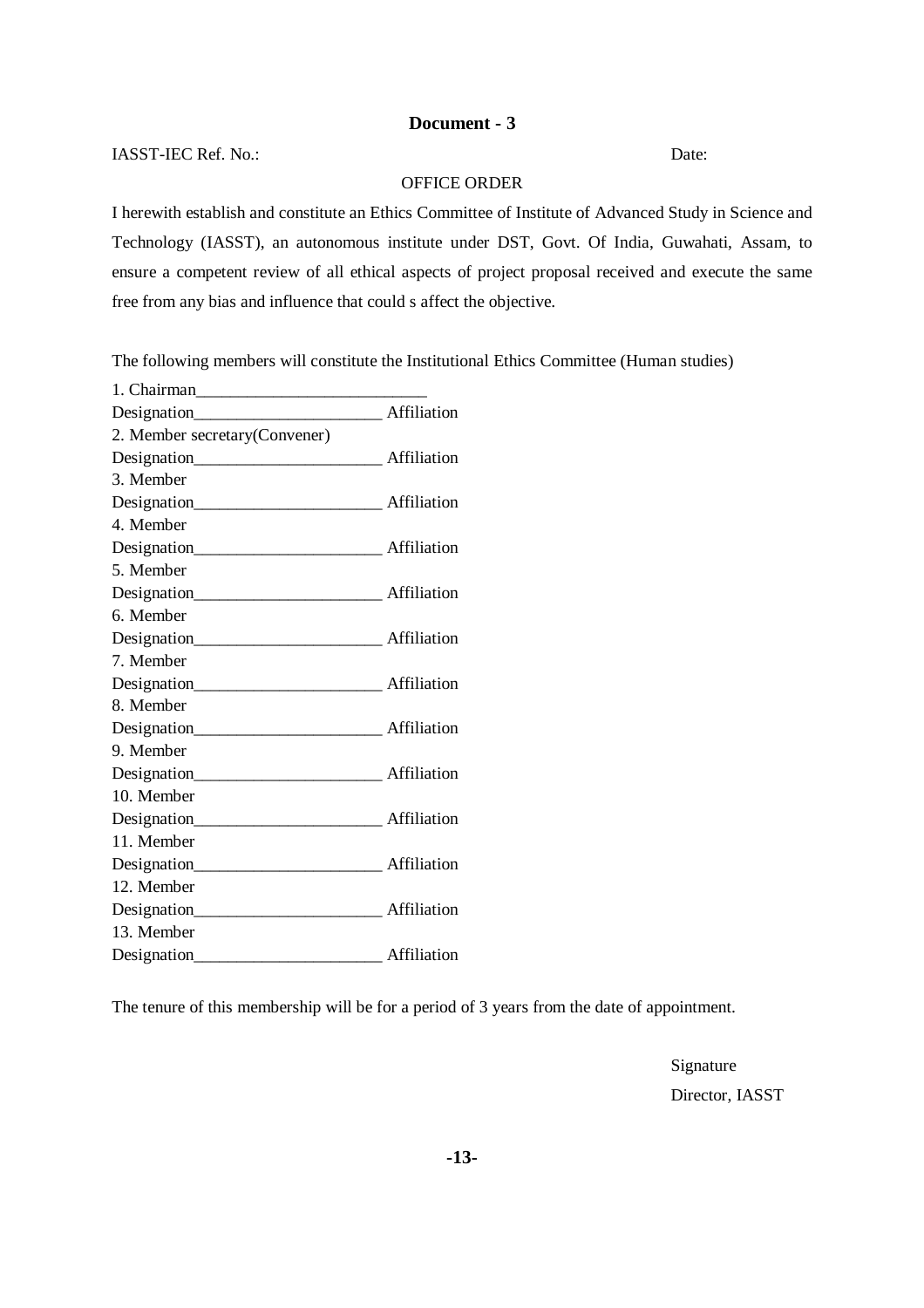## **Institute Ethics Committee (Human Studies) IASST**

Review letter No. IEC/IASST/ Date: To,

\_\_\_\_\_\_\_\_\_\_\_\_\_\_\_\_\_

 $\overline{\phantom{a}}$  , where  $\overline{\phantom{a}}$ 

The \_\_\_\_\_\_\_\_\_ meeting of the Institute Ethics Committee (Human Studies) for the year

was held in \_\_\_\_\_\_\_\_\_\_\_, IASST on \_\_\_\_\_\_\_\_\_ under the chairmanship of \_\_\_\_\_\_\_\_\_\_\_\_. Besides the Chairman, \_\_\_\_\_\_\_\_\_\_\_\_\_ (Member Secretary), \_\_\_\_\_\_\_\_\_\_\_\_\_\_ (Member), \_\_\_\_\_\_\_\_\_\_\_ (Member), attended the meeting.

After the proceedings, the proposals listed for the meeting were taken up for discussion. After deliberations, the following decisions were arrived:

No. of proposals reviewed - \_\_\_\_\_\_\_\_\_\_\_

No. of proposals approved - \_\_\_\_\_\_\_\_\_\_\_

No. of proposals approved subject to corrections - \_\_\_\_\_\_\_\_\_\_\_\_

The recommendations made by the committee are given below.

The investigators whose proposals need minor modifications are required to send three copies of revised proposals to \_\_\_\_\_\_\_\_\_\_\_\_, Member-Secretary. If the revision is satisfactory, the approval certificate will be issued after consulting the Chairman of committee. The recommendations of the committee to each proposal are detailed below:

| S <sub>1</sub> | Reg. | Name of the       | Title of     | Name of   | Recommendations |
|----------------|------|-------------------|--------------|-----------|-----------------|
| No.            | No.  | student/Principal | dissertation | Guide/co- | of              |
|                |      | Investigator      |              | Guide     | the committee   |
|                |      |                   |              |           |                 |
|                |      |                   |              |           |                 |

## DEPARTMENT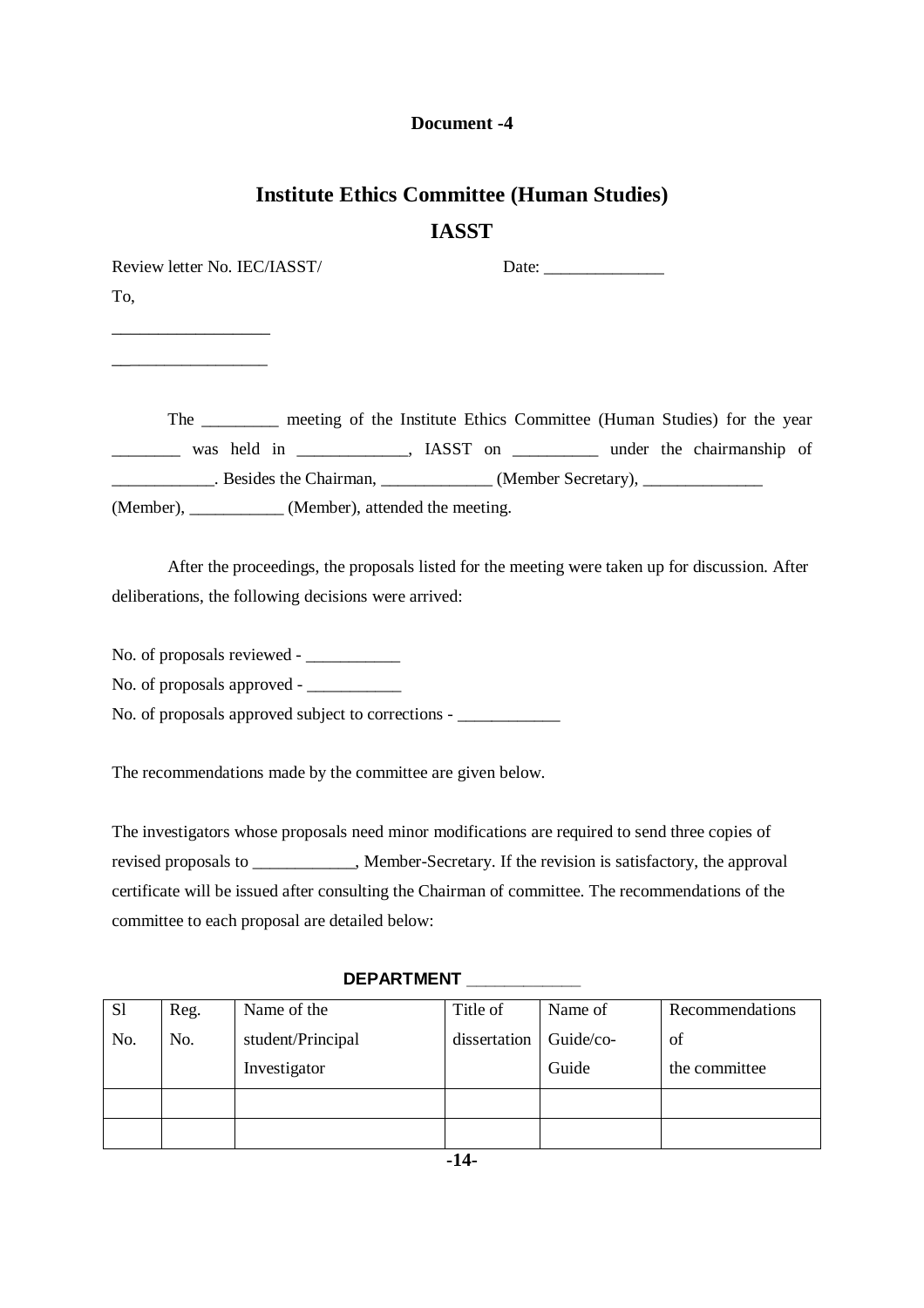Any change, modification or deviation in the protocol, or any serious adverse event must be informed to ethics committee within fourteen days. Any protocol modification or amendment must receive IEC approval. Investigator should conduct the study as per the recommended GCP/GLP guidelines.

It is also confirmed that our ethics committee is constituted and functions as per Good Clinical Practice guidelines issued by Central Drugs Standard Control Organisation and Ethical Guidelines for Biomedical research on Human Subjects, issued by Indian Council of Medical Research.

Member Secretary Chairman (Human studies) (Human studies)

Institute Ethics Committee Institute Ethics Committee

Name:

Signature:

Date: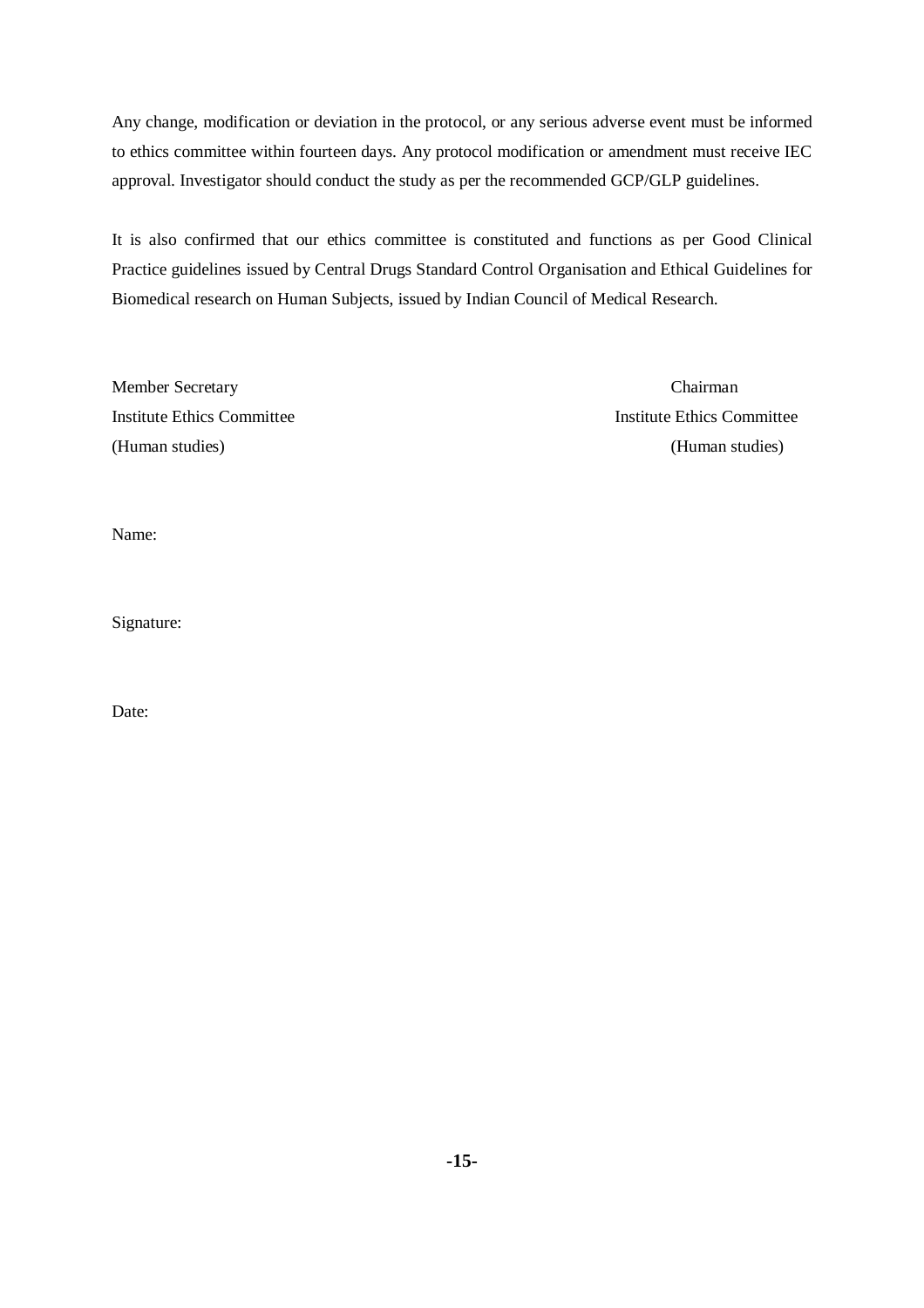**Document – 5**



## **Institute of Advanced Study in Science and Technology, Guwahati – 781035**

(An autonomous R & D Institute of Department of Science and Technology, Govt. Of India)

No. IEC. ------------ Date: ------------

## **CERTIFICATE**

This is to certify that the project No. ------------, entitled "--------------------------------" submitted by --- --------------------, has been approved by the Institute Ethics Committee/Sub- Committee (Human Studies), at its meeting held on -----------------, under the following terms and conditions.

This approval is valid for three years or the duration of the project whichever is less.

Member Secretary Institute Ethics Committee (Human studies) IASST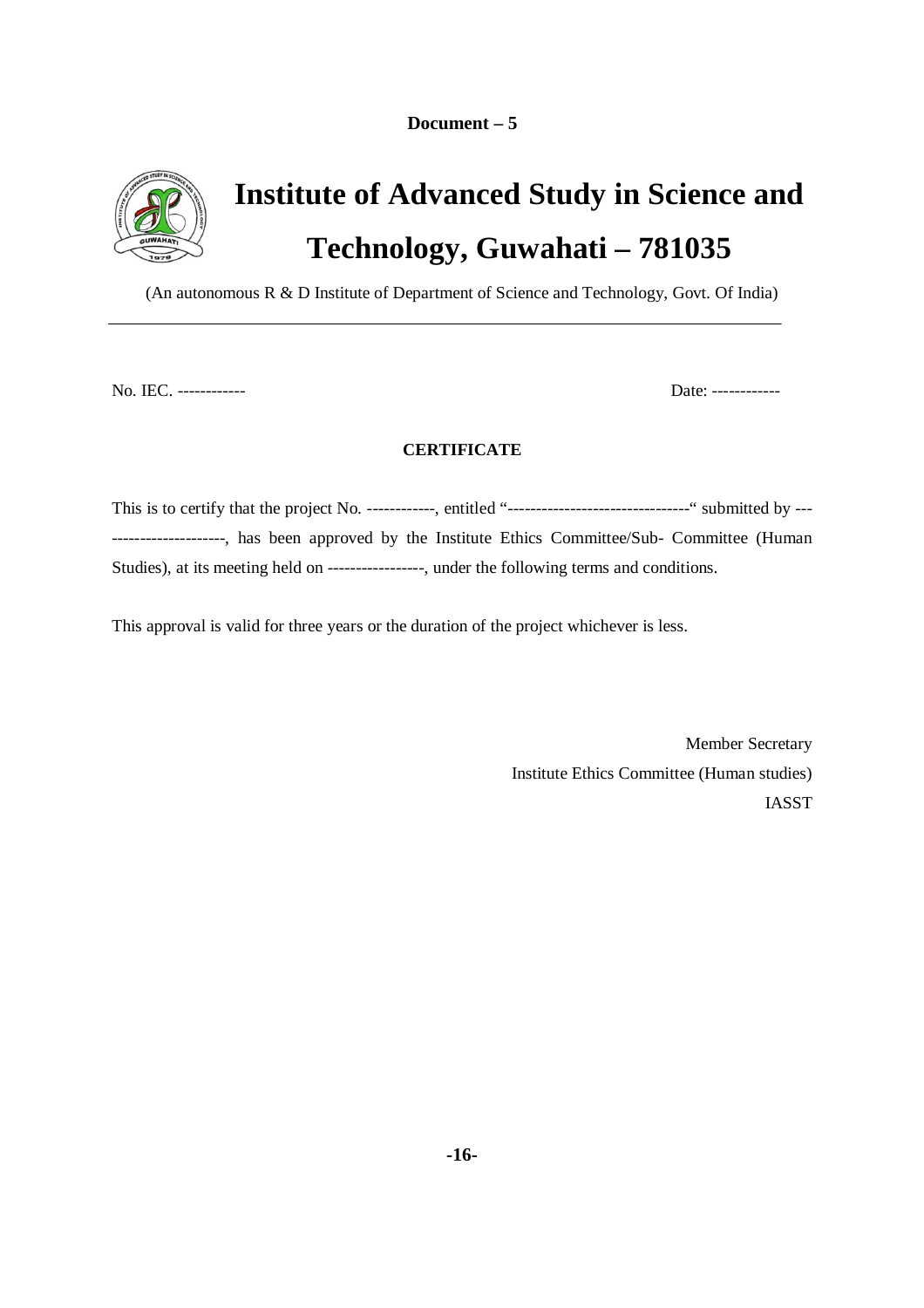## **Form IA**

#### **Proforma to be submitted to the Institute Ethics Committee (Human Studies) (**for

projects other than those mentioned in Form I B)

*Kindly submit 15 copies of proforma and consent forms in 2 parts (in English and Assamese) to the Member Secretary, Institute Ethics Committee (Human Studies), IASST, Guwahati*

- 1. Title of the project:
- 2. Name of the investigators/co-investigators with designation & department:
- 3. Number of projects already with the investigators/co-investigators:
- 4. Date of approval by JIPMER Research Council:
- 5. Sources of funding:
- 6. Objectives of the study:
- 7. Justification for the conduct of the study:
- 8. Methodology: It should provide details of number of patients, inclusion criteria, exclusion criteria, control(s), study design, dosages of drug, duration of treatment, investigations to be done etc:
- 9. Permission from Drug Controller General of India (DCGI) if applicable
- 10. Costs involved (Appx. in Rs.)
	- a) Investigations
	- b) Disposables
	- c) Implants
	- d) Drugs/Contrast Media

Who will bear the costs of the requirements?

1. Patient 2. Project

- 3. Exempted 4. Other Agencies (Name)
- 11. Ethical issues involved in the study:

*less than minimal risk / minimal risk / more than minimal risk to the study subjects (for guidance please consult ICMR guidelines)*

- 12. Do you need exemption from obtaining Informed Consent from study subjects if so give justifications.
- 13. Whether Consent forms part 1 and 2 in English and in local language are enclosed?
- 14. Documents attached
	- (a) Brief CV of investigators (including no. of projects with him/her) Needed only for Investigator/s from outside IASST
	- (b) Investigator's Brochure
	- (c) Others.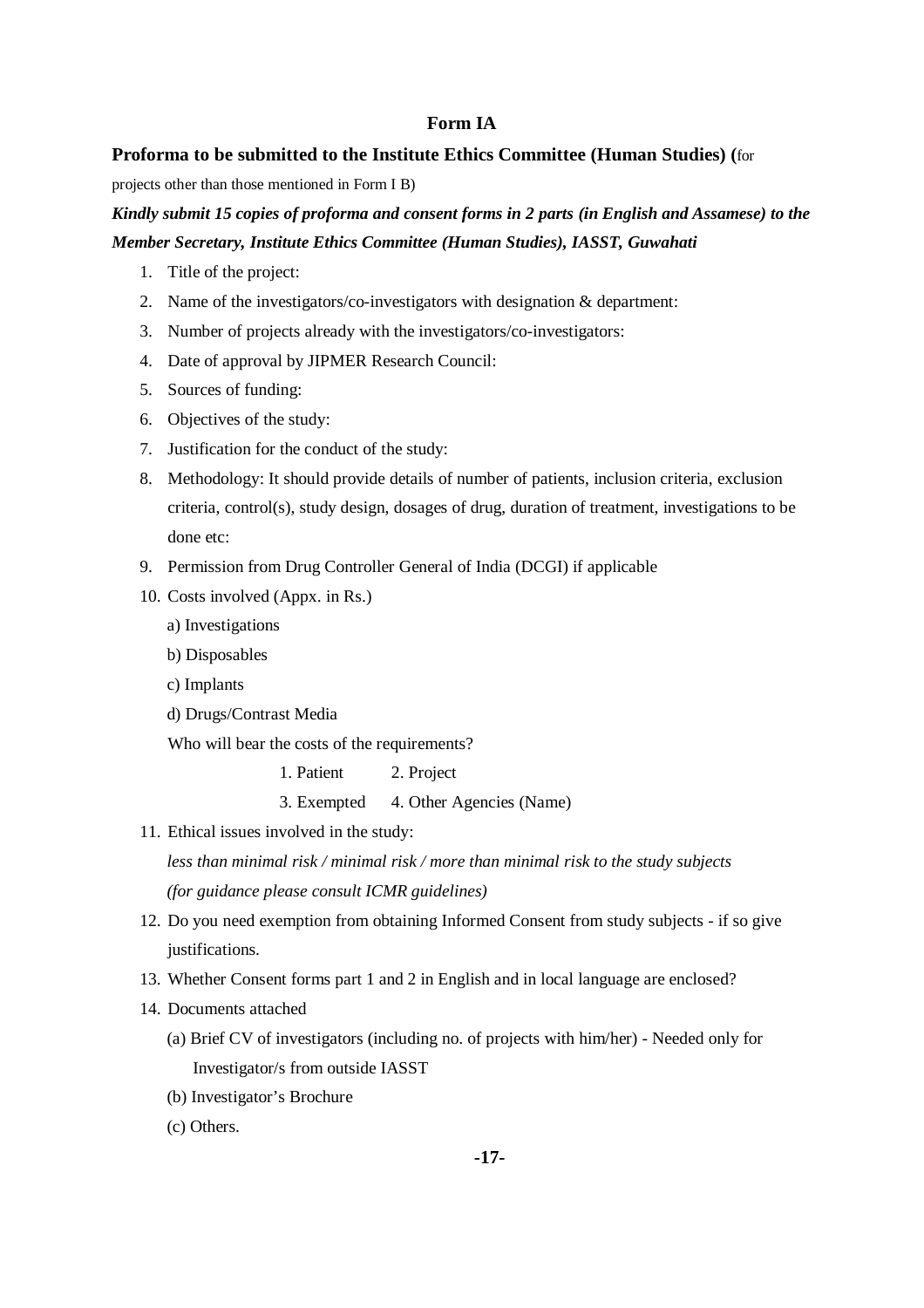- 15.Conflict of interest for any other investigator(s) (if yes, please explain in brief)
- 16.We, the undersigned, have read and understood this protocol and hereby agree to conduct the study in accordance with this protocol and to comply with all requirements of the ICMR guidelines (2006)

| Signature of the Investigators:         | Date : |
|-----------------------------------------|--------|
|                                         |        |
| Signature of the Supervisor:            | Date : |
|                                         |        |
| Signature of the Head of the Department | Date:  |

(Note: The proforma must be accompanied by Consent forms I & II in English and Assamese. Consent form I is equivalent to Patient Information Sheet. The investigator must provide information to the subjects in a simple language, and it should address the subjects, in a dialogue format)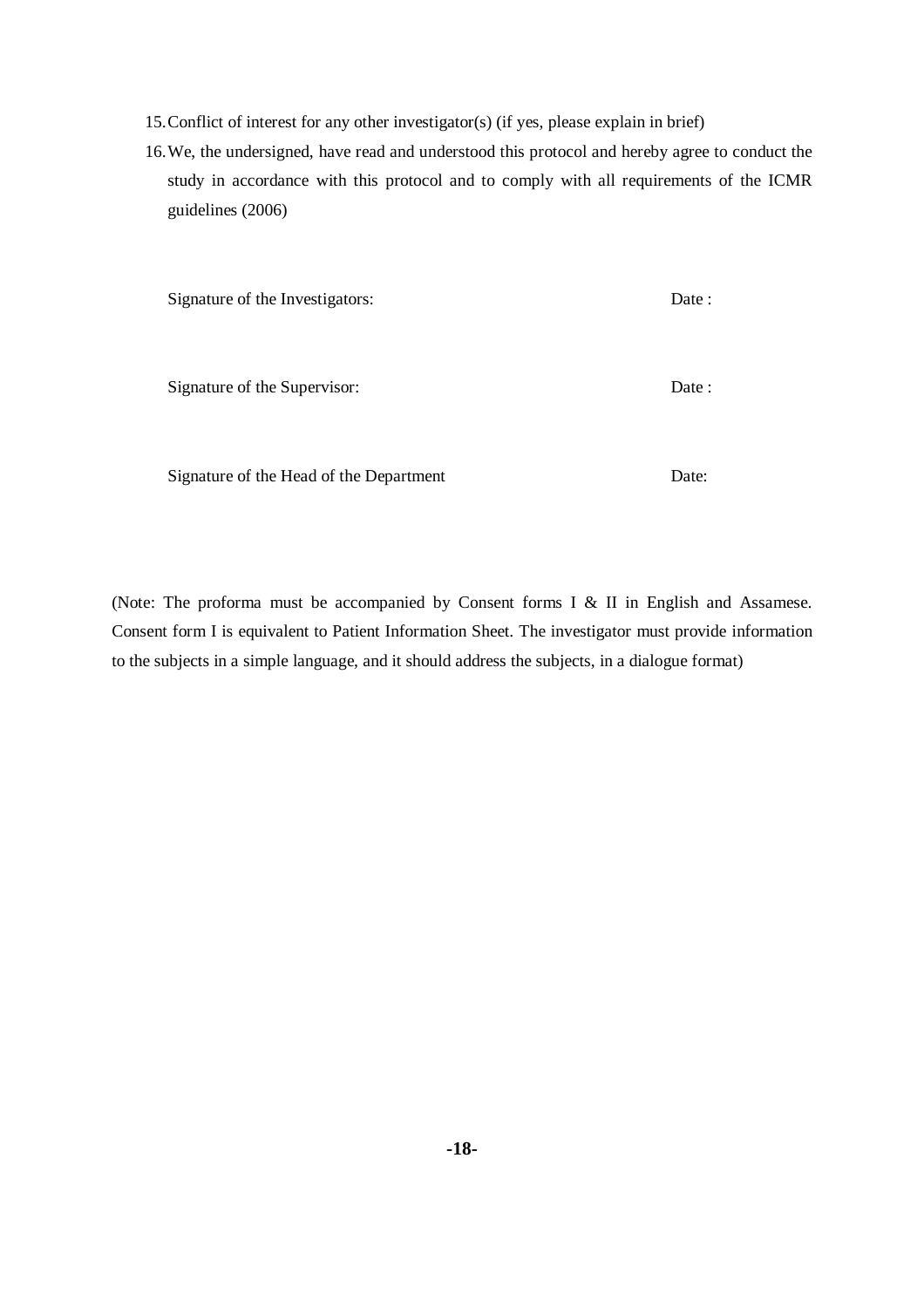#### **Form IB**

**Proforma to be submitted to the IASST Institute Ethics Sub-Committee (Human Studies) for MD/MS/DM/M.Ch/Ph.D/MSc Students (for Thesis or Dissertation)/MBBS student projects**

*Kindly submit 5 copies of proforma and consent forms in 2 parts (in English and Assamese) to the Member Secretary, Ethics (Human) committee, IASST, Guwahati*

- 1. Title of the project:
- 2. Name and department/address of the investigator:
- 3. Name of Faculty (Guide/Co-guide) with designation & department:
- 4. Date of approval by Institute Research Council/ Scientific Advisory Committee/ PG
- 5. committee/ Doctoral committee:
- 6. Sources of funding
- 7. Objectives of the study:
- 8. Justification for the conduct of the study:
- 9. Methodology: It should provide details of number of patients, inclusion criteria, exclusion criteria, control(s), study design, dosages of drug, duration of treatment, investigations to be done etc Permission from Drug Controller General of India (DCGI) if applicable
- 10. Ethical issues involved in the study: *less than minimal risk/ minimal risk/ more than minimal risk to the study subjects (for guidance please consult ICMR guidelines)*
- 11. Do you need exemption from obtaining Informed Consent from study subjects if so give justifications
- 12. Whether Consent forms part 1 and 2 in English and in local language are enclosed?
- 13. Conflict of interest for any other investigator(s) (if yes, please explain in brief)
- 14. We, the undersigned, have read and understood this protocol and hereby agree to conduct the study in accordance with this protocol and to comply with all requirements of the ICMR guidelines (2006)

| Signature of the Investigators:         | Date: |
|-----------------------------------------|-------|
| Signature of the Head of the Department | Date: |

(Note: The proforma must be accompanied by Consent forms I & II in English and Assamese. Consent form I is equivalent to Patient Information Sheet. The investigator must provide information to the subjects in a simple language, and it should address the subjects, in a dialogue format)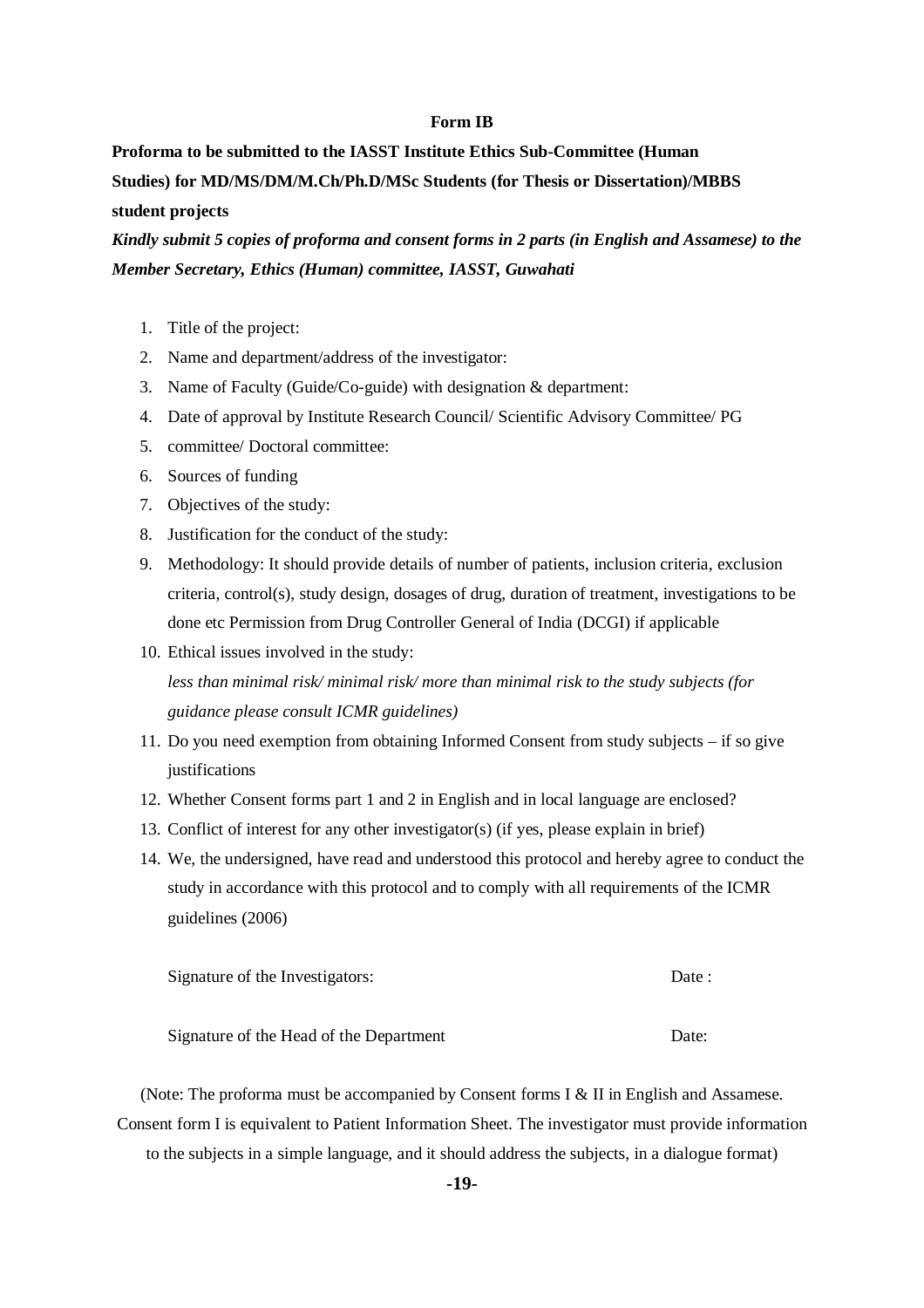### **CONSENT FORM**

#### **PART 1 of 2**

#### **INFORMATION FOR PARTICIPANTS OF THE STUDY**

**Instructions** - This is the patient information sheet. It should address the participant of this study. Depending upon the nature of the individual project, the details provided to the participant may vary. A separate consent form for the patient/test group and control (drug/procedure or placebo) should be provided as applicable. While formulating this sheet, the investigator must provide the following information as applicable in a simple language in English and Assamese which can be understood by the participant

- $\rightarrow$  Title of the project
- $\rightarrow$  Name of the investigator/guide
- $\rightarrow$  Purpose of this project/study
- $\rightarrow$  Procedure/methods of the study
- $\rightarrow$  Expected duration of the subject participation
- $\rightarrow$  The benefits to be expected from the research to the participant or to others and the post trial responsibilities of the investigator
- $\rightarrow$  Any risks expected from the study to the participant
- $\rightarrow$  Maintenance of confidentiality of records
- $\rightarrow$  Provision of free treatment for research related injury
- $\rightarrow$  Compensation of the participants not only for disability or death resulting from such injury but also for unforeseeable risks.
- $\rightarrow$  Freedom to withdraw from the study at any time during the study period without the loss of benefits that the participant would otherwise be entitled
- $\rightarrow$  Possible current and future uses of the biological material and of the data to be generated from the research and if the material is likely to be used for secondary purposes or would be shared with others, this should be mentioned
- $\rightarrow$  Address and telephone number of the investigator and co-investigator/guide
- $\rightarrow$  The patient information sheet must be duly signed by the investigator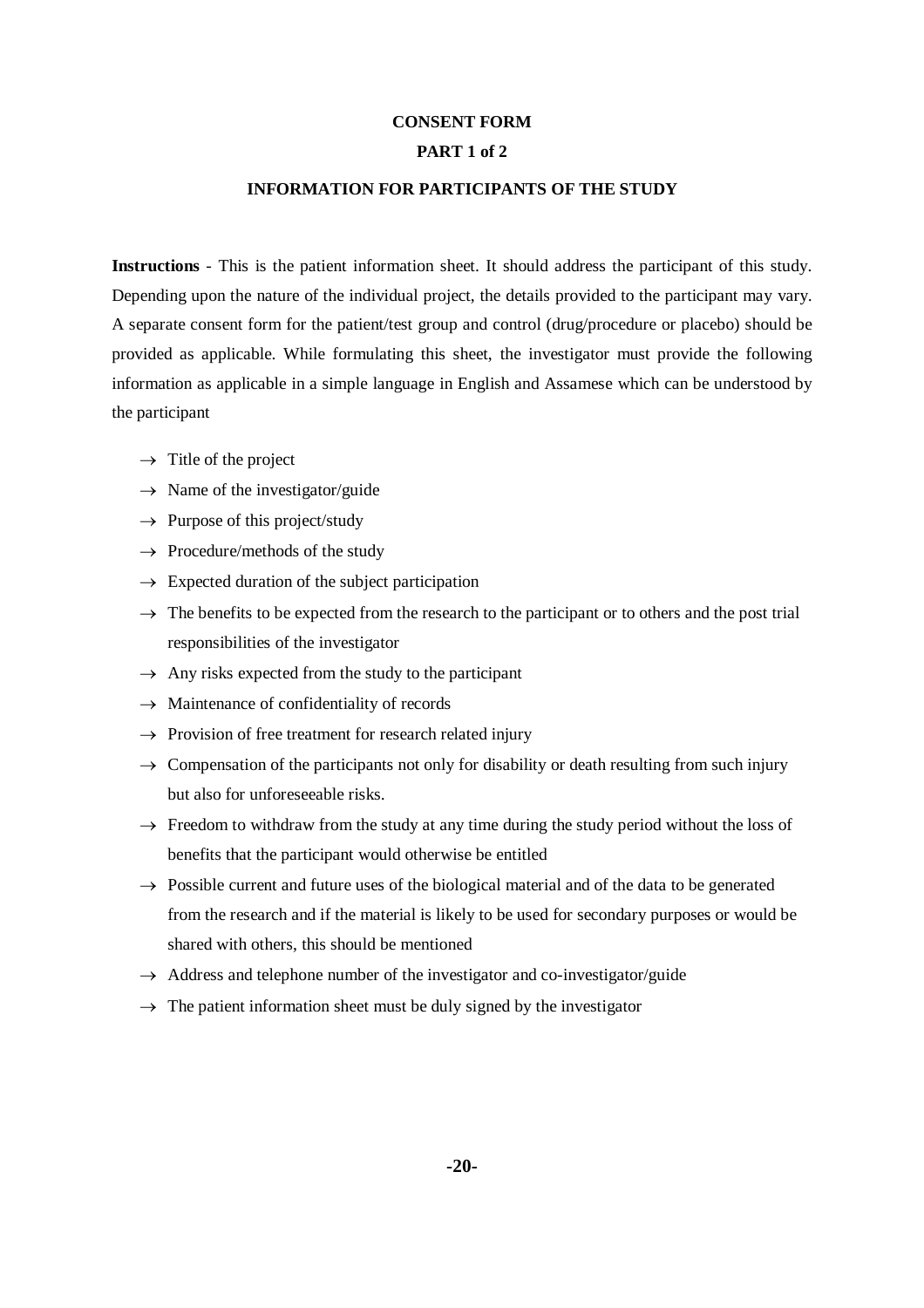#### **CONSENT FORM**

#### **PART 2 of 2- Participant consent form**

Participant's name: Address:

#### **Title of the project:**

The details of the study have been provided to me in writing and explained to me in my own language. I confirm that I have understood the above study and had the opportunity to ask questions. I understand that my participation in the study is voluntary and that I am free to withdraw at any time, without giving any reason, without the medical care that will normally be provided by the hospital being affected. I agree not to restrict the use of any data or results that arise from this study provided such a use is only for scientific purpose(s). I have been given an information sheet giving details of the study. I fully consent to participate in the above study.

| Signature of the participant: |  | Date: |  |
|-------------------------------|--|-------|--|
|                               |  |       |  |

Signature of the witness: \_\_\_\_\_\_\_\_\_\_\_\_\_\_\_\_\_\_\_\_\_\_\_\_ Date: \_\_\_\_\_\_\_\_\_\_\_\_\_

**Note**: Consent form II should be appropriately worded for adults and children (less than 18 years) e.g. If the participant is less than 18 years of age, instead of 'my participation', 'my child's/ward's participation' needs to be replaced.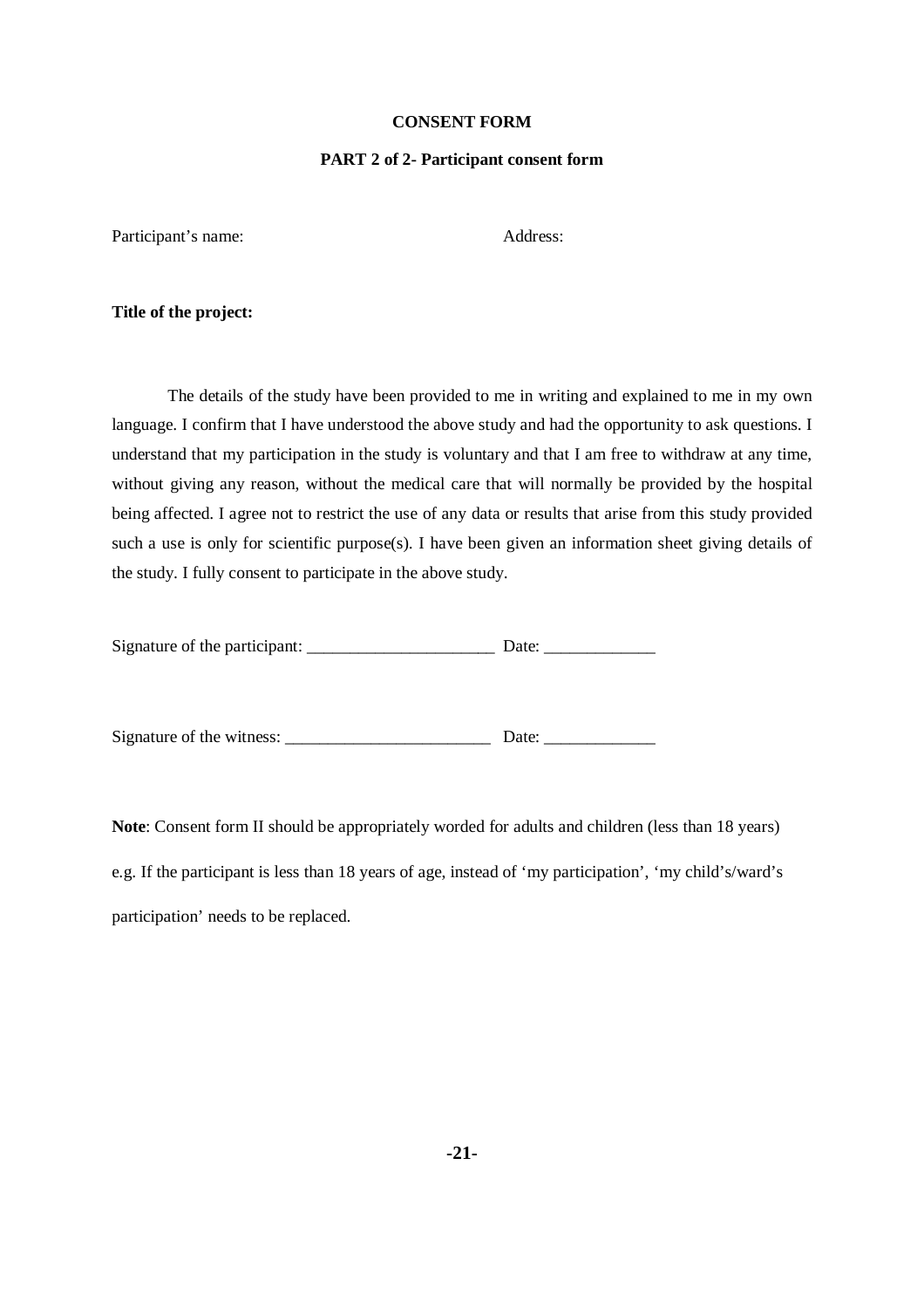#### **Form II**

### **Initial Check list to verify completeness of documents submitted**

*For official use only Proposal No.\_\_\_\_\_\_\_\_\_\_\_\_\_\_\_\_\_*

- 1. Fifteen copies of the proposal for regular ethics committee along with a soft copy in CD format
- 2. Five (for PG dissertation/PhD thesis/ICMR studentship) copies of proposal for ethics sub-committee meeting along with a soft copy in CD format
- 3. Proforma and consent forms
- 4. Proforma completely filled with all the questions answered in complete sentences
- 5. Proforma duly signed by the investigator(s), guides, co-guides and Head of concerned
- 6. departments, with date
- 7. Consent forms I and II in both English language and the local language (Assamese)
- 8. Consent form I completely filled with all the questions answered in complete sentences and in simple language. (abbreviations to be avoided)
- 9. Consent form I written in dialogue format addressing the patient/participant
- 10. Complete address and phone number of the investigator/guide provided in the appropriate place in consent form I
- 11. Consent form II appropriately worded for adults and children (less than 18 years) e.g. Instead of 'my participation', 'my child's/ward's participation' to be replaced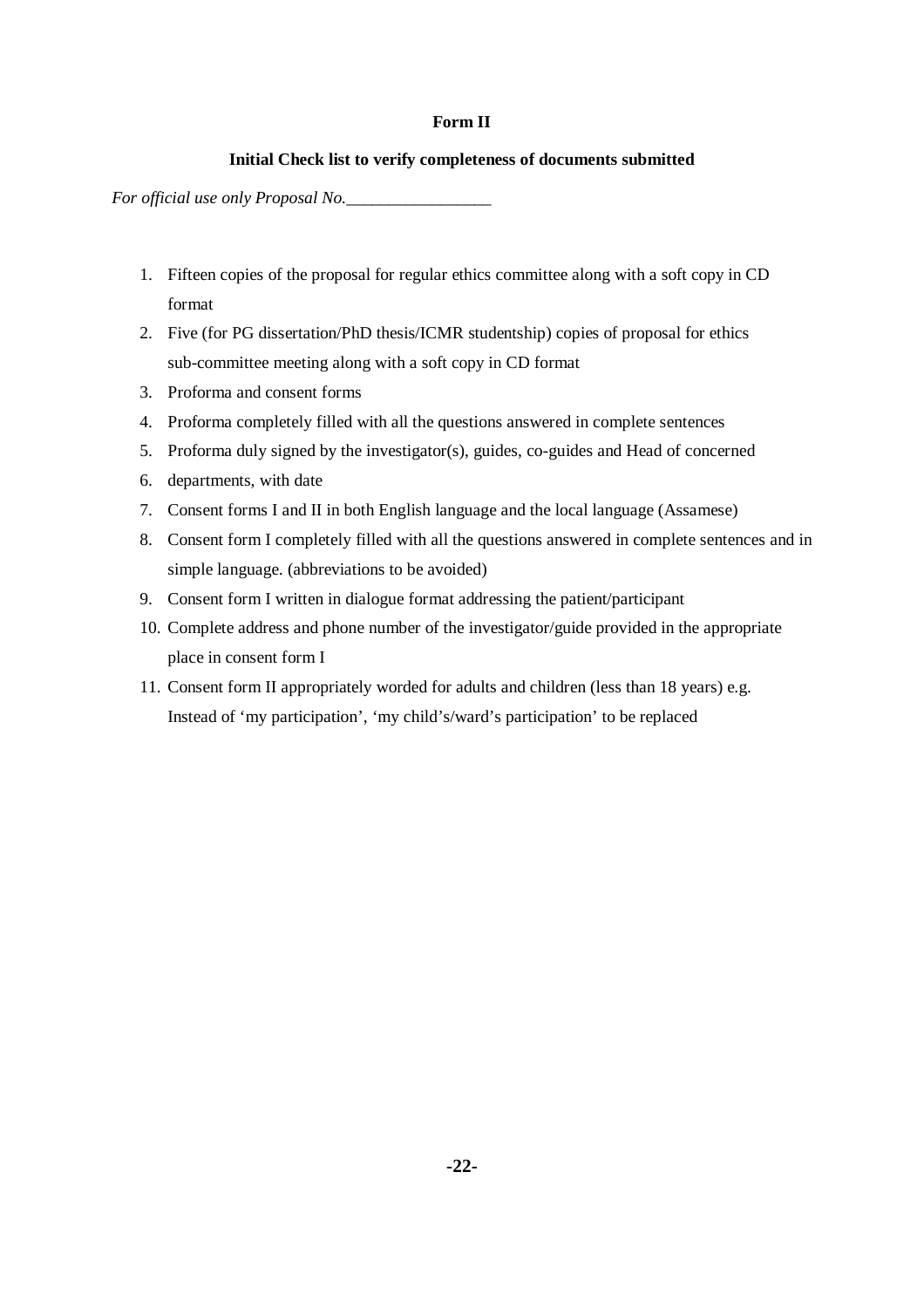### **Check list for verification of proposals submitted to Institute Ethics committee (Human studies)**

*For official use only Proposal No.*

|                |                                                                                                                                                                                              |     |    |    | Comment |
|----------------|----------------------------------------------------------------------------------------------------------------------------------------------------------------------------------------------|-----|----|----|---------|
|                |                                                                                                                                                                                              | Yes | No | NA | S       |
|                | Is all the documentation provided?                                                                                                                                                           |     |    |    |         |
|                | Scientific importance and validity                                                                                                                                                           |     |    |    |         |
| 1              | Will the study lead to improvements in human health and                                                                                                                                      |     |    |    |         |
|                | wellbeing or increase knowledge?                                                                                                                                                             |     |    |    |         |
| $\overline{2}$ | If the study is a replication of a previous study, is it justified?                                                                                                                          |     |    |    |         |
| 3              | Can the intervention studied be practically implemented?                                                                                                                                     |     |    |    |         |
| $\overline{4}$ | Is there provision for dissemination of results of the research?                                                                                                                             |     |    |    |         |
| 5              | Has the research protocol been approved by a competent<br>body?                                                                                                                              |     |    |    |         |
| 6              | Should the study be referred to a technical expert, policy<br>maker or statistical expert? (If YES, please inform the<br>Secretary/ERC as soon as possible, suggesting a suitable<br>person) |     |    |    |         |
| $\tau$         | Are the objectives stated clearly?                                                                                                                                                           |     |    |    |         |
| 8              | Is the study design appropriate in relation to the objectives?                                                                                                                               |     |    |    |         |
| 9              | Are the investigators qualifications, competence and                                                                                                                                         |     |    |    |         |
|                | experience appropriate to conduct the study?                                                                                                                                                 |     |    |    |         |
|                | 10 Are the facilities at the site adequate to support the study?                                                                                                                             |     |    |    |         |
|                | 11 Is the manner in which the results of research will be reported<br>and published ethical?                                                                                                 |     |    |    |         |
|                | <b>Assessment of Risks/Benefits</b>                                                                                                                                                          |     |    |    |         |
| 1              | Is the involvement of human participants necessary to obtain<br>the necessary information?                                                                                                   |     |    |    |         |
| $\overline{2}$ | Are the researcher qualifications, competence, and<br>experience suitable to ensure safe conduct of the study?                                                                               |     |    |    |         |
| 3              | Is the justification of predictable risks and inconveniences<br>weighted against the anticipated benefits for the research<br>participant and the concerned communities adequately?          |     |    |    |         |
| 4              | Are there any plans to withdraw or withhold standard<br>therapy for the purpose of research and such actions if any<br>justified?                                                            |     |    |    |         |
| 5              | Is there provision for compensation for participants who<br>sustain injuries?                                                                                                                |     |    |    |         |
| 6              | Have adequate provisions been made for dealing with and<br>reporting adverse effects?                                                                                                        |     |    |    |         |
| 7              | Have adequate provisions been made for safety monitoring<br>and termination of the research project?                                                                                         |     |    |    |         |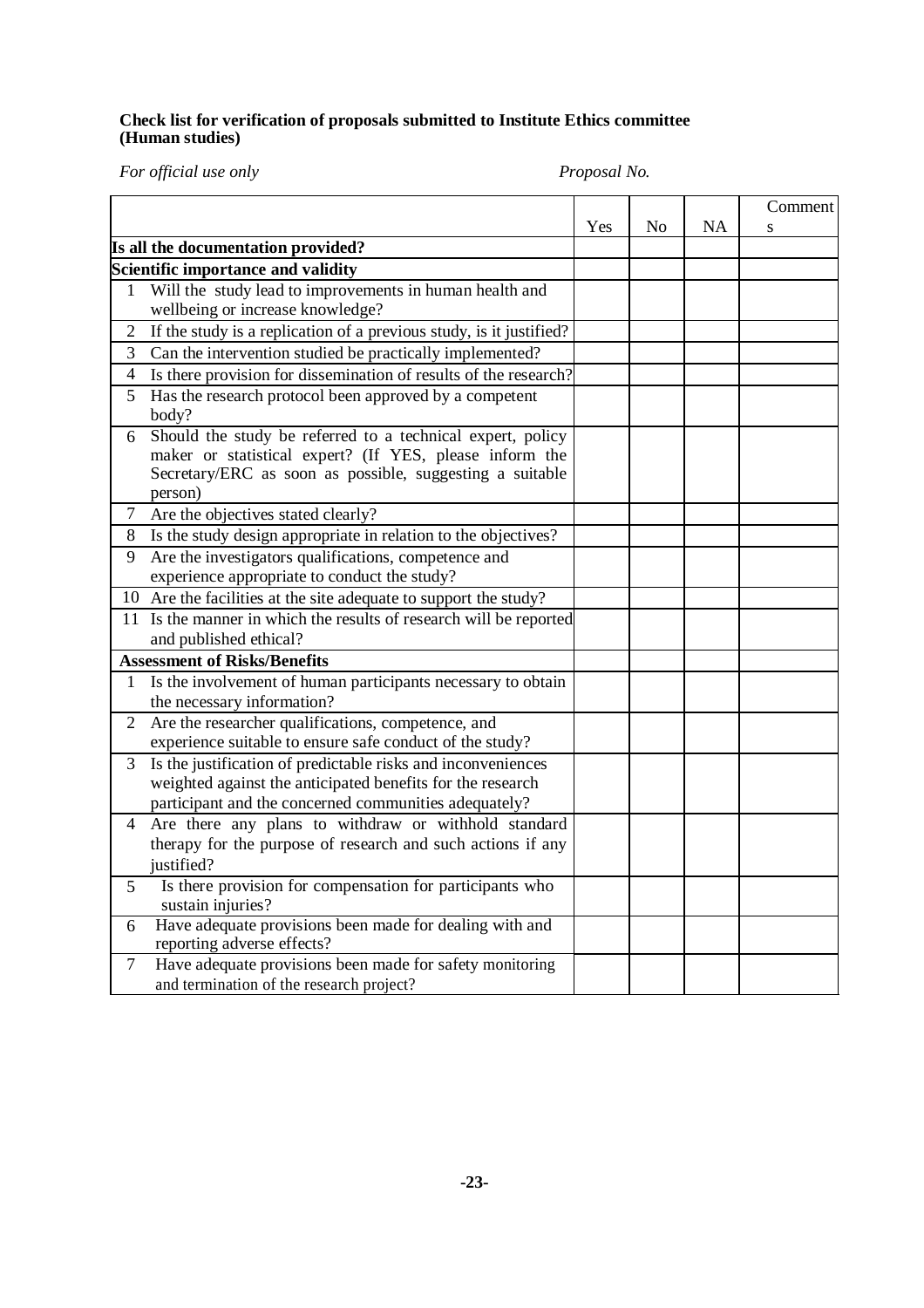|                | Respect for the dignity of the research participants Informed    |  |  |
|----------------|------------------------------------------------------------------|--|--|
| consent        |                                                                  |  |  |
| 1              | Is the process for obtaining informed consent appropriate?       |  |  |
| $\overline{2}$ | Are the participants competent to give consent?                  |  |  |
| 3              | Is the justification adequate for the intention to include       |  |  |
|                | individuals who cannot consent?                                  |  |  |
| 4              | Will dissent be respected?                                       |  |  |
| 5              | Is the written and oral information to be given to the research  |  |  |
|                | participants appropriate, adequate, complete and understandable? |  |  |
| 6              | Do you approve the incentives offered?                           |  |  |
| 7              | Is the consent given voluntarily and not due to deception,       |  |  |
|                | intimidation or inducement?                                      |  |  |
|                | Confidentiality                                                  |  |  |
| 1              | Will the researcher collect only the minimum                     |  |  |
|                | information/samples required to fulfill the study objectives?    |  |  |
| $\overline{2}$ | Is the privacy of the research participant safeguarded?          |  |  |
| 3              | Are data/sample storage and disposal procedures adequate?        |  |  |
|                | <b>Rights of the participants</b>                                |  |  |
| 1.             | Is the participant's right to unconditionally withdraw from the  |  |  |
|                | research at anytime safeguarded?                                 |  |  |
| 2.             | Is there provision for participants to be informed about         |  |  |
|                | newly discovered risks or benefits during the study?             |  |  |
| 3.             | Is there provision for the subjects to be informed of results of |  |  |
|                | clinical research?                                               |  |  |
|                | <b>Fair participant selection</b>                                |  |  |
| 1.             | Has the study population been determined, primarily, based on    |  |  |
|                | the scientific goals of the study (and not on convenience,       |  |  |
|                | ethnicity, age, gender, literacy, culture or economic status)?   |  |  |
| 2.             | Is the selection of participants (inclusion and exclusion        |  |  |
|                | criteria) appropriate so that risks are minimized and benefits   |  |  |
|                | are maximized and the burden of research equitably               |  |  |
|                | distributed?                                                     |  |  |
| 3.             | Does the selection of participants stigmatize any group?         |  |  |
| 4.             | Does selection of subjects favour any group?                     |  |  |
| ⊃.             | Is the research conducted on vulnerable individuals or groups?   |  |  |
| 6.             | Is the research externally sponsored?                            |  |  |
| 7.             | Is the research a community research?                            |  |  |
| 8.             | Is the research a clinical trial?                                |  |  |
|                | <b>Responsibilities of the researcher</b>                        |  |  |
| T              | Is the medical care to be provided to the research participants  |  |  |
|                | during and after the research adequate?                          |  |  |
| 2              | Has the researcher obtained permission from the relevant         |  |  |
|                | authorities?                                                     |  |  |
| 3              | Are there any conflicts of interest, including payments and      |  |  |
|                | other rewards?                                                   |  |  |
| 4              | Are there any other ethical / legal/ social /financial issues in |  |  |
|                | the study?                                                       |  |  |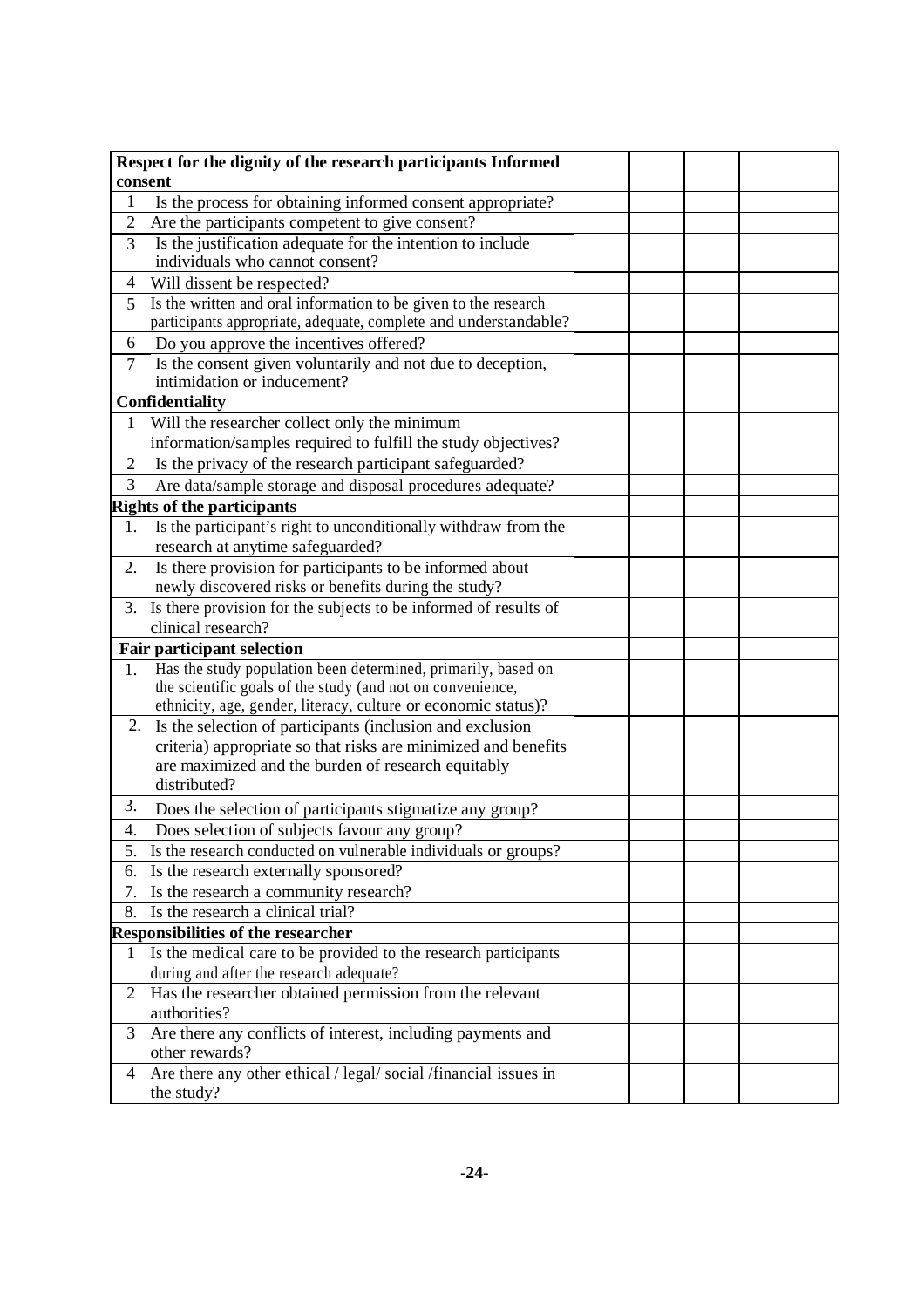**Additional Comments:** 

| Recommendation : Approve [ ] Reject [ ] Conditional Approval (please state the conditions) |
|--------------------------------------------------------------------------------------------|
|                                                                                            |
|                                                                                            |

Name of Reviewer:

Signature :

Date: